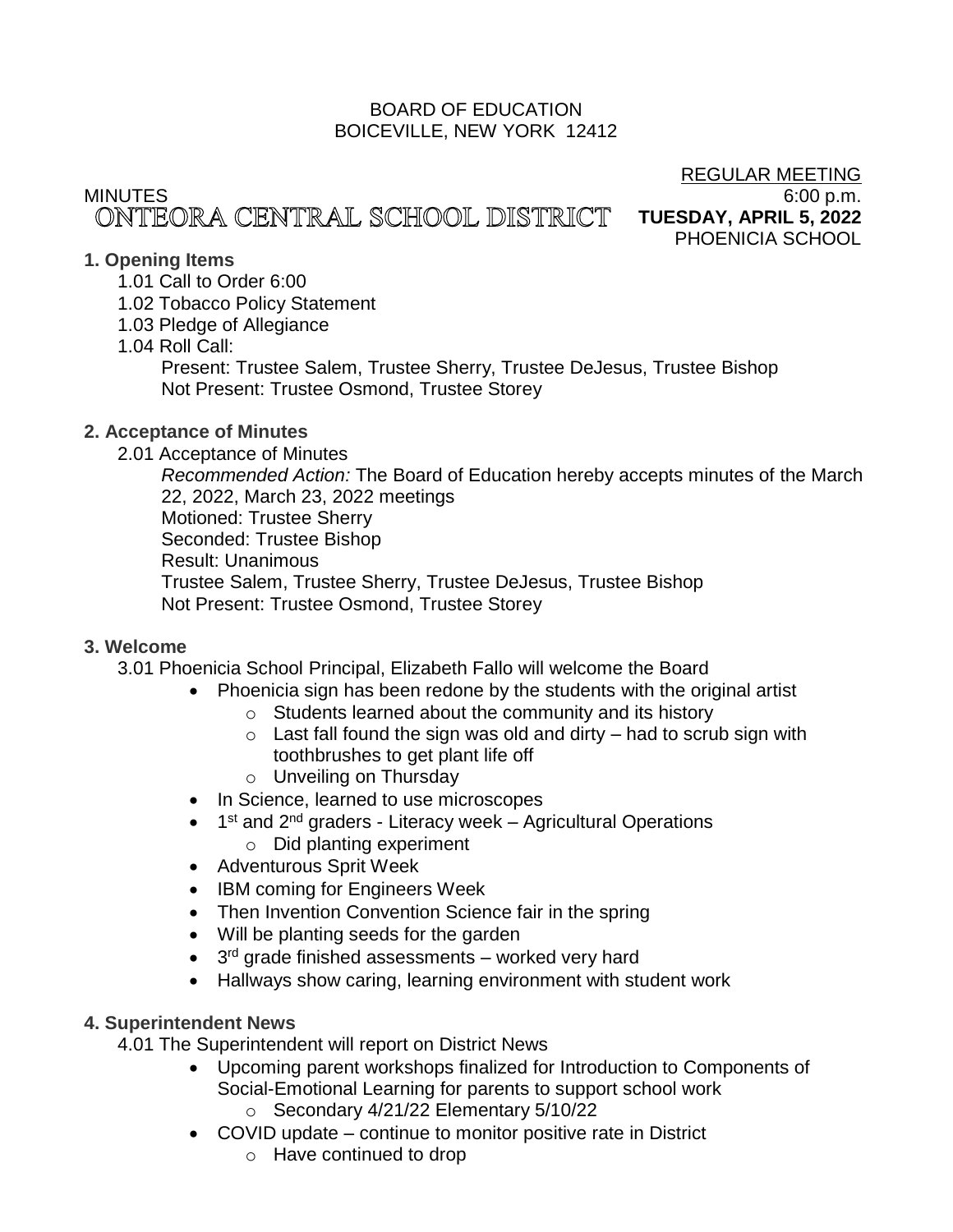- o Streamlines notification about positive cases
- o Parent concerns with too many notifications and want one generic message, unless child direct contact
- o If changes, will leave existing mitigation strategies in place and a week after spring break will see if we can lift any strategies
- o Providing each student and staff with 2 home COVID test kits
- 2022-2023 calendar working as administrative team next week will meet with bargaining groups to get input, adopt at 4/20/22 meeting
- 2022-2023 Kindergarten enrollment is consistent with last year
	- o 77 new kindergarteners
	- o Working with director of Transportation
	- $\circ$  Goal is to allow as many students as possible to attend their home school
	- o Grey zones Olivebridge, Samsonville and Crumville to Phoenicia ■ Shorter bus ride
		-
		- Allow to maintain 2 sections in each building
		- For new enrollees with no siblings in Woodstock
- 2022-2023 Budget
	- o Presenting without State Aid State budget not passed
	- $\circ$  Will have to have an additional Board meeting to adopt budget to occur prior to 4/20/22
- NYS 3-8 ELA assessments participation rate 76%
	- o Helps focus curriculum
- Started year end celebration planning with current COVID protocols if rate stays low, maybe able to ease them

# Discussion:

- Prom is taking place at the Chateau protocols as restaurant deems
- Graduation will be similar to last year putting groups together found to be a better way
	- o Invited all staff to participate in ceremony
- Make sure that all parents get same information that students received
	- o Information on the High School website

# **5. Board District News**

5.01 The Board will report District News (proposed 6:20)

6:15

Trustee Sherry reported:

- That she will be streaming her daughter's award ceremony during the meeting
- The Table is partnering with Onteora Counseling Department to take donations for prom dresses, accessories, suits and scholarships for prom

Trustee Salem reported:

- "No Way to Grow Up"- reflections of education in the time of COVID student and teacher participated
- Woodstock Community Center Will be there to talk about Board as local **Government**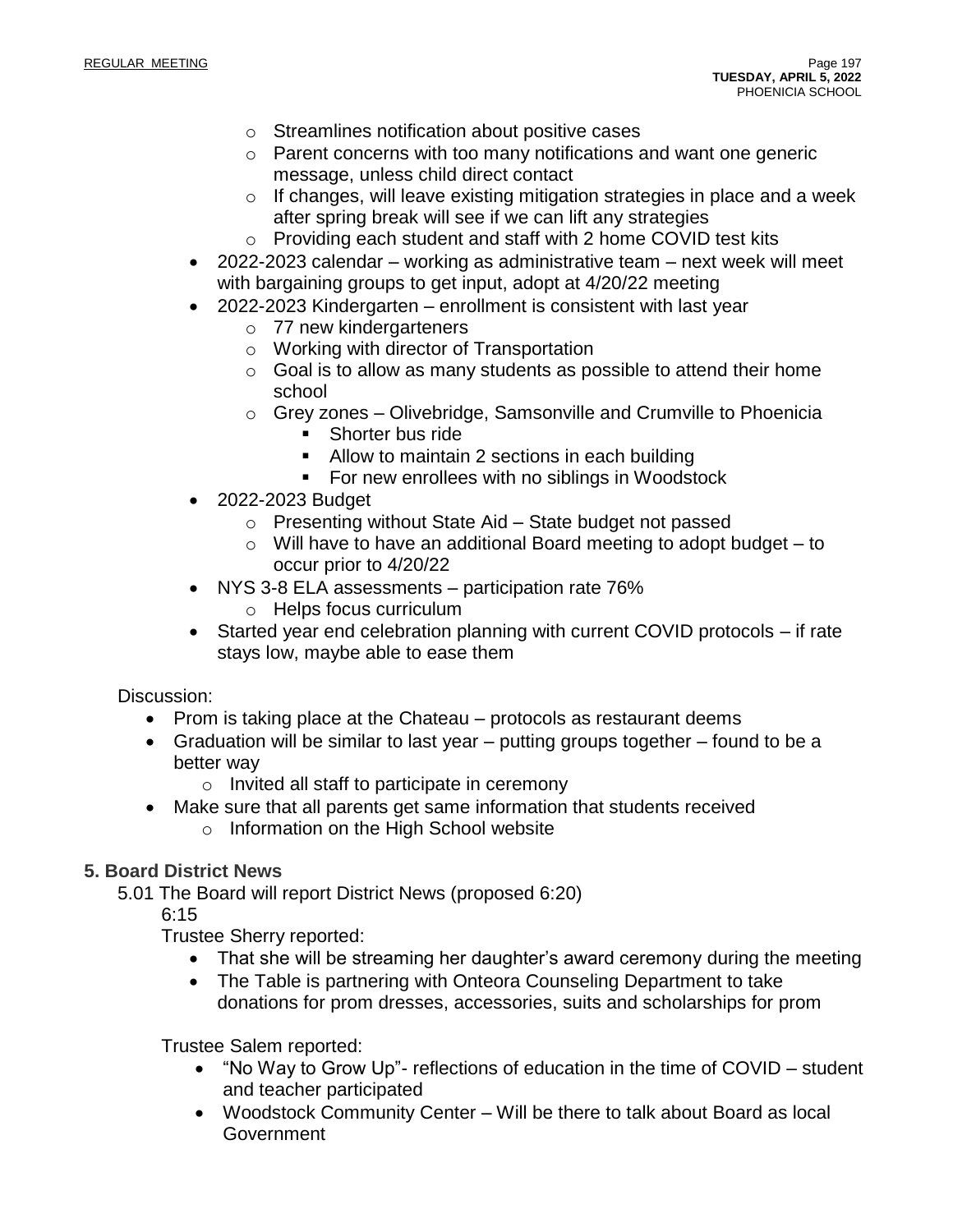# **6. Student Representative Report**

6.01 The student Representative on the Board, Noelle Crandell, will give a report

- Prom planning and planning for graduation are underway
	- Year books are available sold many
	- Tickets for Little Mermaid went on sale
	- Spring edition of the Talon is out
	- Newsroom did  $4<sup>th</sup>$  broadcast
	- Anxiety increased with upcoming AP exams, finals and regents

# **7. Presentations**

7.01 Interim Assistant Superintendent for Business, Dr. Don Gottlieb will update the Board on the 2022-2023 Budget (proposed 6:30 duration 20 min)

6:30

Other News:

• Received email from the State that they were going to recoup money from past years

 $\circ$  Then received email that the last email was not correct and to disregard

- Audit from the Comptroller received by the Board, honed in on purchasing and procurement procedures:
	- o Proper documentation on a bus purchase system District uses for purchasing, district staff entering the requisition is not putting the State contract number, needs to be there will also attach state contract
	- $\circ$  Purchases in which quotes were not received beyond a certain amount of money need to get 3 quotes – should follow purchase through process
	- o Claims Auditor have a new Claims Auditor since November
		- Highly trained, audits a local town
	- o Accept the report, next meeting will have management letter to deal with any issues they have raised
- 2021-2022 Budget \$58,784,143, 2022-2023 Budget \$59,991,639
	- o Increase of \$1,207,496 or 2.054%
- Additional Proposition for Use of Capital Reserve Fund
	- o Up to \$675,000 for exterior doors at Phoenicia and Woodstock plus sidewalks at Phoenicia
- Items included in 2022-2023 Budget
	- o Continues all pre-pandemic programs
	- o Expands active learning space initiative
	- o Increases summer school funding to address academic supports needed following the 2021-2022 school year
	- o Increases afterschool homework & supervision
	- o Allocates additional funds for mental health support
		- Equipment requests: Snow plow, School bus
- Revenues: No State Aid runs yet State budget not passed
	- o Current Year 2021-2022 Levy \$45,557,126 Tentative Proposed 2022- 2023 Levy \$46,146,126
		- Increase of \$589,000 or 1.29%
- Potential Capital Projects Included in Budget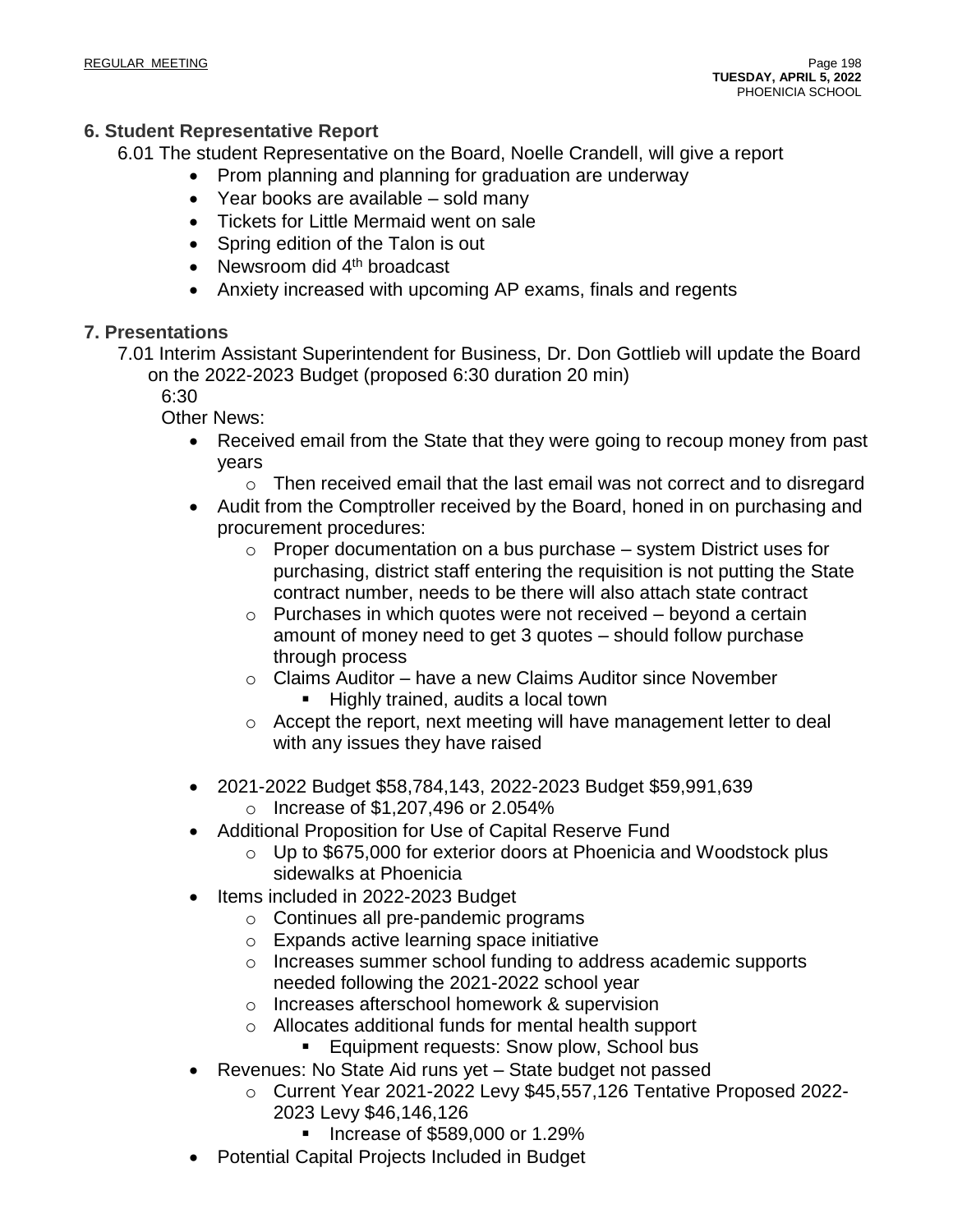- o \$750,000 transfer from General Fund to Capital Fund (2021-2022 transfer) to abate deteriorating asbestos floor tiles throughout district.
- $\circ$  \$675,000 Proposition 2 Exterior doors at Phoenicia and Woodstock and sidewalks, steps and ramps at Phoenicia
- o \$165,000 ARP Funds Generator at Bennett
- o \$550,000 ARP Funds Generator at Junior/Senior High School
- o \$802,142 2022-23 transfer from General Fund to Capital Fund & CRRSA Funds High Ropes Project
- o \$1,995,000 ARP and CRRSA Funds Renovate Junior/Senior High School classrooms
- Can adopt anytime between now and 4/19/22 due to the timing of the military ballots, which was a mistake by the State
- If need to go to contingency budget, vote date is 6/21/22

Discussion:

- To run for Board of Education, have until 4/18/22, when Petitions are due
- Can adopt budget without the State Aid numbers, since voters only vote on Budget, not Levy
	- o See if we have State Aid runs, may do regular meeting on Tuesday, 4/12/22 to adopt budget

# **8. Acknowledge Public Be Heard Comments**

8.01 The Board will acknowledge the public be heard comments from the last meeting Scott Via, Lisa Treasure, Frank Nagele, Lindsay Shands

# **9. Public and Student Comment**

9.01 Public and Students may comment on any agenda or non-agenda item (proposed 6:50)

Denise Warren – Later Start Times – We are just outside of COVID to make another change, could mean steps backwards for some students. Athletic Director to find out if can still compete in MHALS – should have that already. My not be able to warm up prior to games – no faith your goals is to keep children safe. Declining enrollment for town sports- traveling far for games. NYCA is not willing to change start time – other after school programs will not change the time. Everyone talks to Board, but feel that you are not listening. Focus on things that will change their lives – more artistic, more clubs, etc.

Ariel Futerfas – Attorney for UC court- for children. Proposed later start will be damaging. Home at 5pm, in the dark on Route 28 in rush hour. After 45 minute bus ride, won't be able to do after –school activities. Putting her on the bus in the morning. Can't get to court until 9am – hire someone. Had high school children, would not have been in favor of 20 min change at the risk of our young. Comprehensive report on all children, not just secondary

Brittany Burgher – Representing the Phoenicia PTA – want to share results of the survey conducted about Later Start Times change. Overwhelming concern of financial burden with before school child care. Younger students will lose primary learning time. Negative impact on family is not worth the 20 minutes. Family time would be impacted. Young children check-out by 2:30. Wait for new Superintendent.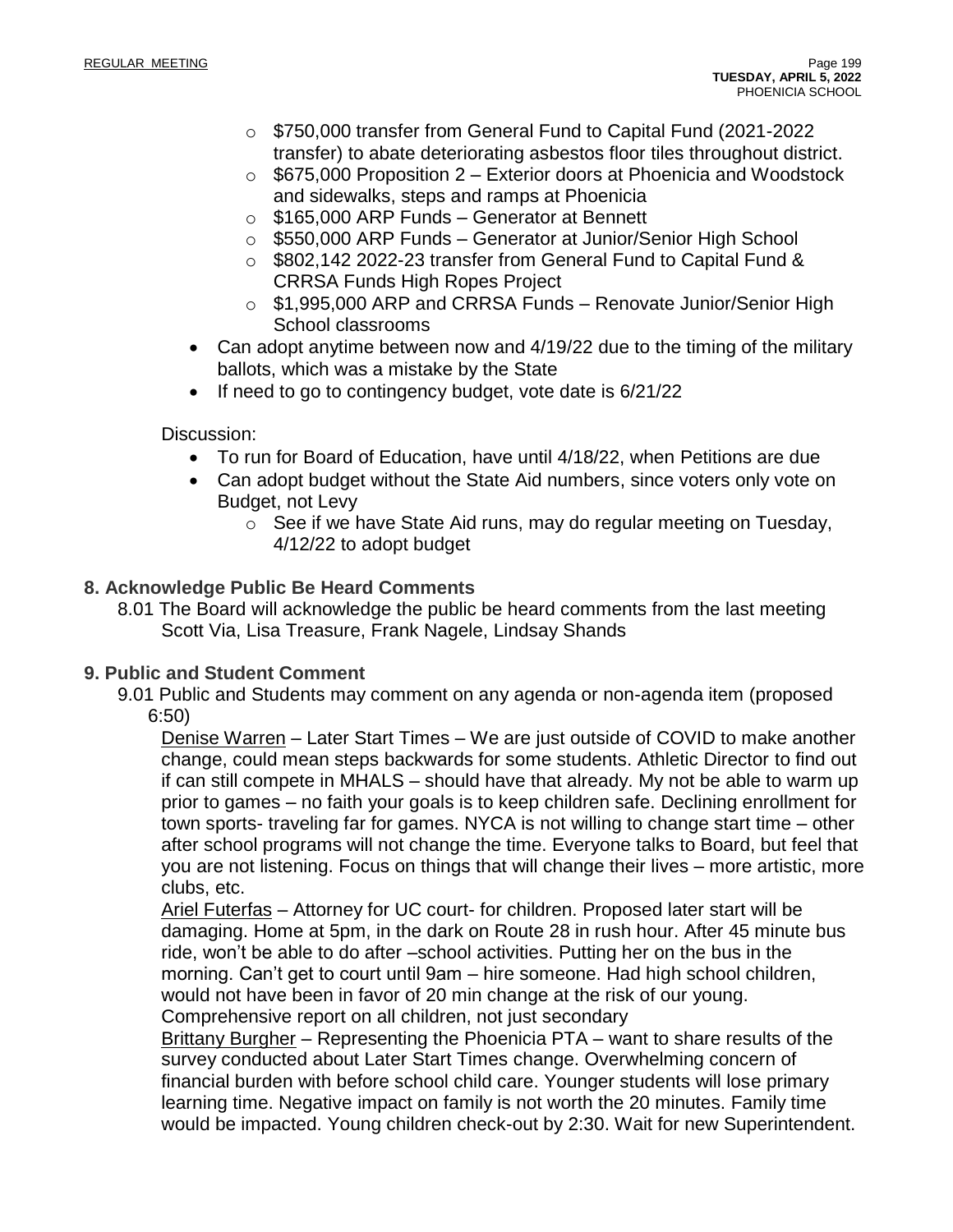# **10. Discussion and Possible Action**

10.01 Donations for Scholarships

*Recommended Action:* The Superintendent recommends acceptance of donations totaling \$9,600.00 CASH, from various donors as scholarship awards for the graduating class.

The Superintendent recommends approval of the following donations: \$200.00 Bridget Allison \$1,000.00 Woodstock General & Implant Dentistry \$500.00 Rose & Kiernan \$300.00 Patricia Tosi \$1,000.00 Phoenicia Library Association \$250.00 Phoenicia Post American Legion \$250.00 Historical Society Town of Olive \$2,500.00 Retired Employees of Onteora \$3,500 Anonymous Donation \$100.00 OCHS Scholarship Motioned: Trustee Bishop Seconded: Trustee Sherry

• Thank you all so much - amazing that this happens every year Result: Unanimous

Yea: Trustee Salem, Trustee Sherry, Trustee DeJesus, Trustee Bishop Not Present: Trustee Osmond, Trustee Storey

10.02 Memorandum of Agreement to Change Civil Service Title and New Salary Schedule *Recommended Action:* The Board of Education approves the MOA between the Onteora Non-Teachers Employees Association and the Onteora Central School District regarding changing the Stores Clerk civil service position and approves the accompanying salary schedule Motioned: Trustee Bishop Seconded: Trustee DeJesus Result: Unanimous Yea: Trustee Salem, Trustee Sherry, Trustee DeJesus, Trustee Bishop Not Present: Trustee Osmond, Trustee Storey

10.03 Inter-Municipal Agreement with Olive

*Recommended Action:* BE IT HEREBY RESOLVED on recommendation by the Superintendent of Schools that the Board of Education of the Onteora Central School District approve the Inter-Municipal Agreement between Onteora Central School District and the Town of Olive for the use of the baseball/softball field at Davis Park and authorizes the Superintendent to sign such an agreement. Motioned: Trustee DeJesus Seconded: Trustee Sherry Result: Unanimous Yea: Trustee Salem, Trustee Sherry, Trustee DeJesus, Trustee Bishop Not Present: Trustee Osmond, Trustee Storey

10.04 Discuss Process for Moving Forward with Later School Start Times (proposed 7:00 duration 20 min)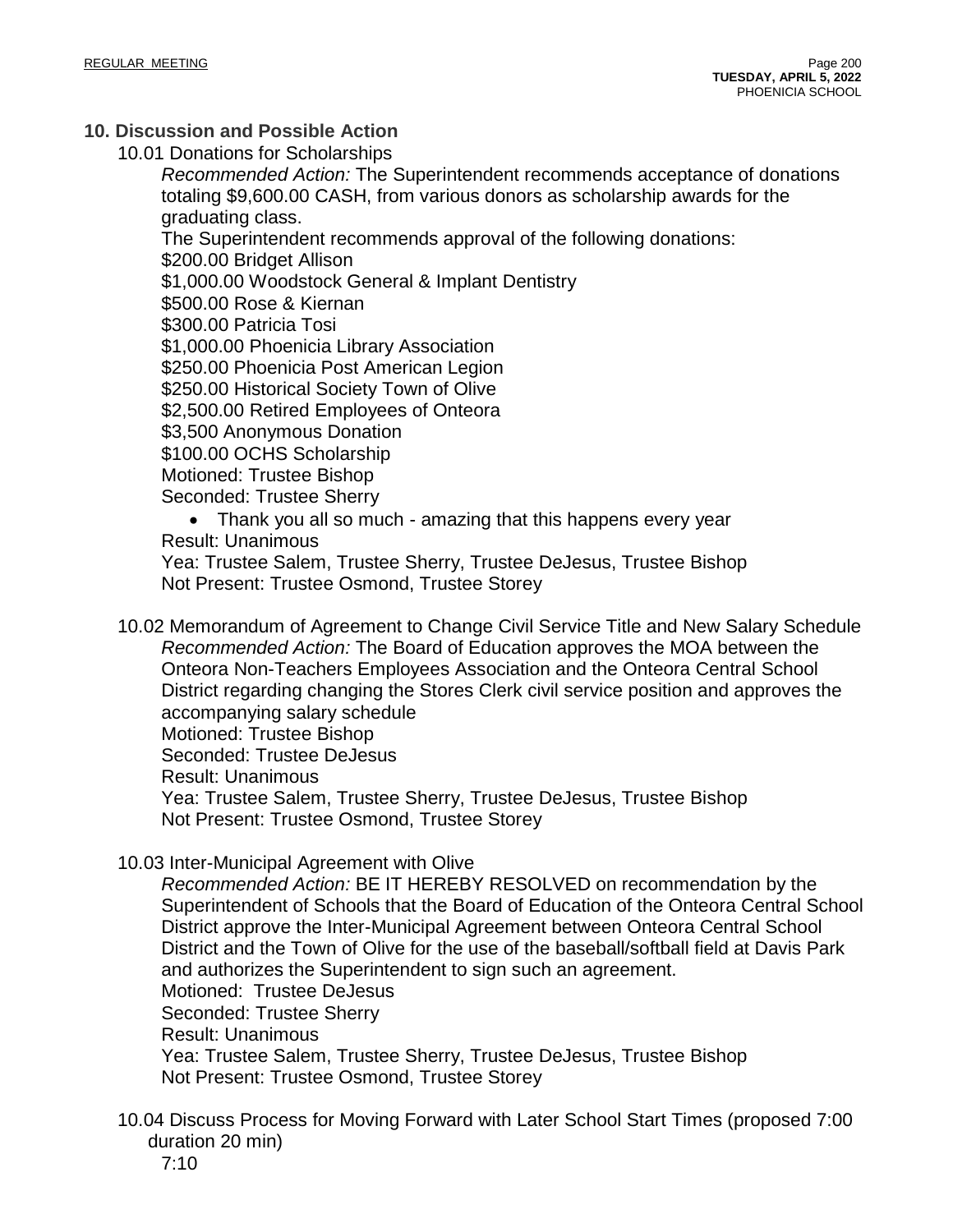- Heard so much over last few weeks
- Is important to Board
- Process mistake Board made will be corrected when process starts again have a committee that meets monthly during the school year – to have ownership of the whole district
- Proper thing to do is rescind resolution

Motion to rescind the resolution on later start times

Motioned: Trustee Sherry

Seconded: Trustee Bishop

Result: Unanimous

Yea: Trustee Salem, Trustee Sherry, Trustee Storey, Trustee Bishop, Trustee **DeJesus** 

Not Present: Trustee Osmond

- Trustee Osmond put a decade of trying to do later start times here
- Maybe State of NY would change the start times of schools
- When readdressed, instead of being for or against, how can it happen
- Thanks to everyone who has been vocal love the community's involvement o Nothing more important than entire community being involved
- Wait for new Superintendent to start process

Motion to table policies

Motioned: Trustee Sherry Seconded: Trustee Bishop Result: Unanimous Yea: Trustee Salem, Trustee Sherry, Trustee Storey, Trustee Bishop, Trustee **DeJesus** Not Present: Trustee Osmond

## **11. Policies (proposed 7:20)**

11.01 Second Reading and Adoption of Policy 3410 Code of Conduct *Recommended Action:* The Board of Education hereby adopts Policy 3140 as written *Edits are from our attorney & last meeting comments*

2002 2022 **3410 Community Relations** CODE OF CONDUCT ON SCHOOL PROPERTY

The District has developed and will amend, as appropriate, a written Code of Conduct for the Maintenance of Order on School Property, including school functions, which shall govern the conduct of students, teachers and other school personnel, as well as visitors. The Board of Education shall further provide for the enforcement of such Code of Conduct.

For purposes of this policy, and the implemented Code of Conduct, school property means in or within any building, structure, athletic playing field, playground, parking lot or land contained within the real property boundary line of the District's elementary or secondary schools, or in or on a school bus; and a school function shall mean a school-sponsored extracurricular event or activity.

The District Code of Conduct has been developed in collaboration with student, teacher, administrator, and parent organizations, school safety personnel and other school personnel.

**The Code of Conduct has been adopted by the Board of Education only after at least one (1) public hearing that provided for the participation of school personnel, parents/persons in parental relation, students, and any other interested parties. Copies of the Code of Conduct shall be disseminated pursuant to law and Commissioner's Regulations.**

**The District's Code of Conduct shall be reviewed and approved on an annual basis, and updated as necessary in accordance with law. The School Board shall reapprove any updated** Code of Conduct or adopt revisions only after at least one (1) public hearing that provides for the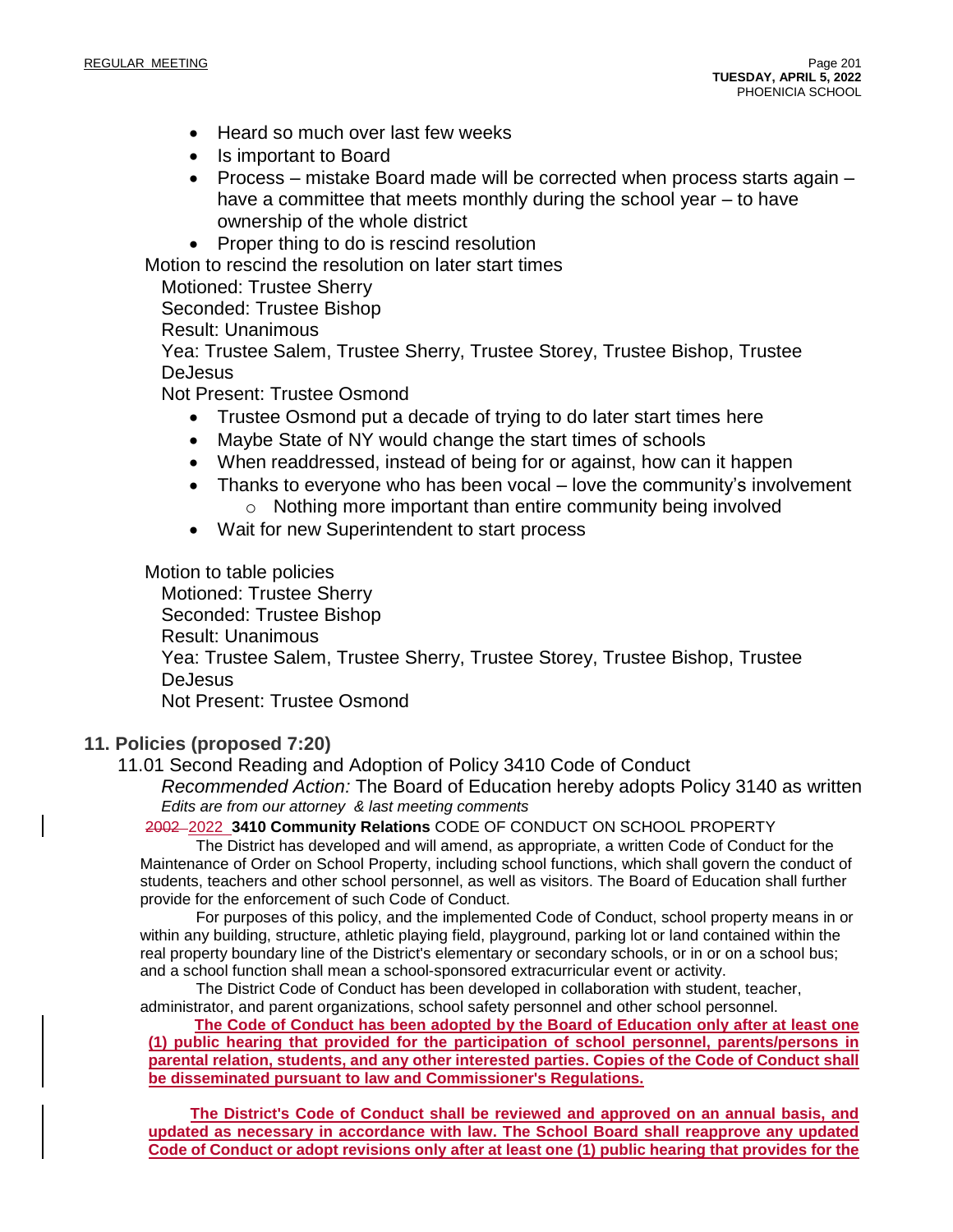**participation of school personnel, parents/persons in parental relation, students, and any other interested parties.**

**The District shall file a copy of its Code of Conduct and all amendments to the Code with the Commissioner of Education no later than thirty (30) days after their respective adoptions.** *Privacy Rights*

**As part of any investigation, the District has the right to search all school property and equipment including District computers. Rooms, desks, cabinets, lockers, computers, etc.** are provided by the District for the use of staff and students, but the users do not have exclusive **use of these locations or equipment and should not expect that materials stored therein will be private.**

The Code of Conduct shall include, at a minimum, the following:

- a. Provisions regarding conduct, dress and language deemed appropriate and acceptable on school property and at school functions, and conduct, dress and language deemed unacceptable and inappropriate on school property*;* provisions regarding acceptable civil and respectful treatment of teachers, school administrators, other school personnel, students and visitors on school property and at school functions; the appropriate range of disciplinary measures which may be imposed for violation of such Code; and the roles of teachers, administrators, other school personnel, the Board of Education and parents/persons in parental relation to the student;
- b. Standards and procedures to assure security and safety of students and school personnel;
- c. Provisions for the removal from the classroom and from school property, including a school function, of students and other persons who violate the Code;
- d. Provisions prescribing the period for which a disruptive student may be removed from the classroom for each incident, provided that no such student shall return to the classroom until the Principal (or their designated School District administrator) makes a final determination pursuant to Education Law Section 3214(3-a)(c) or the period of removal expires, whichever is less;
- e. Disciplinary measures to be taken for incidents involving the possession or use of illegal substances or weapons, the use of physical force, vandalism, violation of another student's civil rights, harassment and threats of violence;
- f. Provisions for detention, suspension and removal from the classroom of students, consistent with Education Law Section 3214 and other applicable federal, state and local laws, including provisions for school authorities to establish procedures to ensure the provision of continued educational programming and activities for students removed from the classroom, placed in detention, or suspended from school, which shall include alternative educational programs appropriate to individual student needs;
- g. Procedures by which violations are reported and determined, and the disciplinary measures imposed and carried out;
- h. Provisions ensuring the Code of Conduct and its enforcement are in compliance with state and federal laws relating to students with disabilities;
- i. Provisions setting forth the procedures by which local law enforcement agencies shall be notified of Code violations which constitute a crime;
- j. Provisions setting forth the circumstances under and procedures by which parents/persons in parental relation to the student shall be notified of Code violations;
- k. Provisions setting forth the circumstances under and procedures by which a complaint in criminal court, a juvenile delinquency petition or person in need of supervision ("PINS") petition will be filed;
- l. Circumstances under and procedures by which referral to appropriate human service agencies shall be made;
- m. A minimum suspension period for students who repeatedly are substantially disruptive of the educational process or substantially interfere with the teacher's authority over the classroom, provided that the suspending authority may reduce such period on a case-bycase basis to be consistent with any other state and federal law. For purposes of this requirement, as defined in Commissioner's Regulations, "repeatedly is substantially disruptive of the educational process or substantially interferes with the teacher's authority over the classroom" shall mean engaging in conduct which results in the removal of the student from the classroom by teacher(s) pursuant to the provisions of Education Law Section 3214(3-a) and the provisions set forth in the Code of Conduct on four (4) or more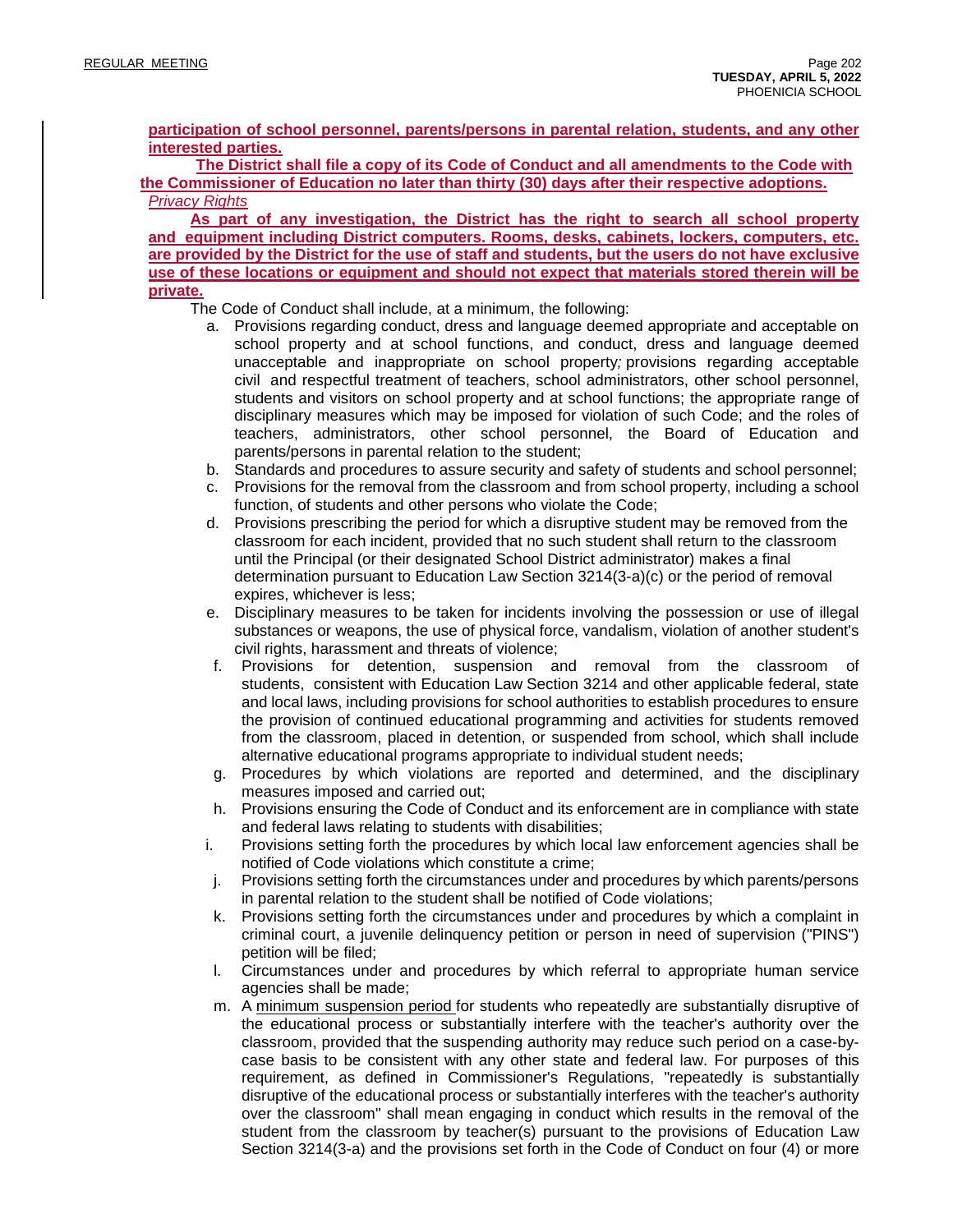occasions during a semester, or three (3) or more occasions during a trimester, as applicable*;*

- n. A minimum suspension period for acts that would qualify the student to be defined as a violent student pursuant to Education Law Section 3214(2-a)(a). However, the suspending authority may reduce the suspension period on a case-by-case basis consistent with any other state and federal law;
- o. A Bill of Rights and Responsibilities of Students which focuses upon positive student behavior, and which shall be publicized and explained to all students on an annual basis;
- p. Guidelines and programs for in-service education programs for all District staff members to ensure effective implementation of school policy on school conduct and discipline.

**The Code of Conduct has been adopted by the Board of Education only after at least one (1) public hearing that provided for the participation of school personnel, parents/persons in parental relation, students, and any other interested parties. Copies of the Code of Conduct shall be disseminated pursuant to law and Commissioner's Regulations.**

**The District's Code of Conduct shall be reviewed on an annual basis, and updated as necessary in accordance with law. The School Board shall reapprove any updated Code of Conduct or adopt revisions only after at least one (1) public hearing that provides for the participation of school personnel, parents/persons in parental relation, students, and any other interested parties.**

**The District shall file a copy of its Code of Conduct and all amendments to the Code with the Commissioner of Education no later than thirty (30) days after their respective adoptions.**

#### *Privacy Rights*

**As part of any investigation, the District has the right to search all school property and equipment including District computers. Rooms, desks, cabinets, lockers, computers,** etc, are provided by the District for the use of staff and students, but the users do not have **exclusive use of these locations or equipment and should not expect that materials stored therein will be private.**

Education Law Sections 2801 and 3214 Family Court Act Articles 3 and 7 Vehicle and Traffic Law Section 142; 8 New York Code of Rules and Regulations (NYCRR) Section 100.2(l)(2) NOTE: Refer also to Policy #7310 -- School Conduct and Discipline; **Policy 7380 DASA**

11.02 Second Reading and Adoption of Policy 3420 Anti-Harassment in the School District *Recommended Action:* The Board of Education hereby adopts Policy 3420 as written Edits are from our attorney **20142022** 3420 Community Relations **ANTI-HARASSMENT IN THE SCHOOL DISTRICT**

The Board of Education affirms its commitment to nondiscrimination and recognizes its responsibility to provide an environment that is free of harassment and intimidation. Harassment stands in direct opposition to District policy.

The Board prohibits all forms of discrimination and harassment on the basis of the protected classes described below by all employees, school volunteers, students, and non-employees such as contractors and vendors as well as any third parties who are participating in, observing, or otherwise engaging in activities subject to the supervision and control of the District.

The Board prohibits all forms of discrimination and harassment against employees on the basis of the following protected classes: race, color, creed, religion, national origin, political affiliation, sex, age, marital, military, veteran status, predisposing genetic characteristic, disability, or use of a recognized guide dog, hearing dog or service dog or any other legally protected category. The Board prohibits all forms of discrimination and harassment against students **on any basis,**

**including but not limited to protect classed and others such as:based on the following protected classes:** race, color, weight, national origin, ethnic group, religion, religious practice, disability, sexual orientation, gender and sex. **Allegations of violations of Policy 7380, Dignity**

**for All Students Act shall be investigated pursuant to the 7380 Regulation.**

The Board also prohibits retaliation based on an individual's opposition to discrimination or participation in a related investigation or complaint proceeding. This policy of nondiscrimination and anti-harassment will be enforced on School District premises and in school buildings; and at all school-sponsored events, programs and activities, including those that take place at locations off school premises.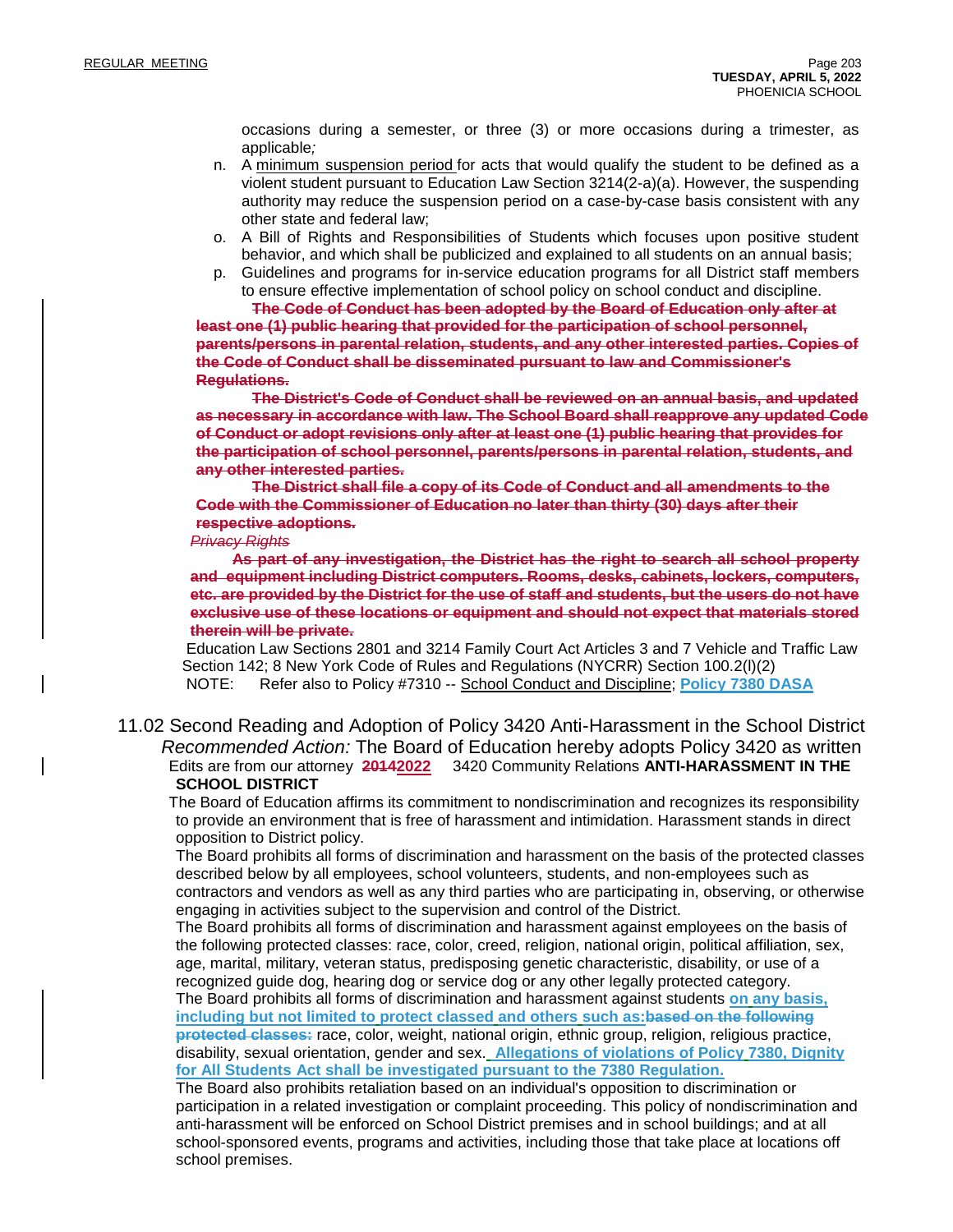The intent is to provide an environment of mutual respect for all individuals to be free of harassment and intimidation.

For purposes of this policy, harassment shall mean communication (verbal, written or graphic) and/or physical conduct based on an individual's actual or perceived protected trait which:

a. Has the purpose or effect of substantially or unreasonably interfering with an employee's work performance or is used as a basis for employment decisions (including terms and conditions of employment) affecting such individual; and/or creates an intimidating, hostile or offensive work environment; or

b. Has the purpose or effect of substantially or unreasonably interfering with a student's academic performance or participation in an educational or extracurricular activity, or creates an intimidating, hostile or offensive learning environment; and/or effectively bars the student's access to an educational opportunity or benefit;

c. Any student or employee in the School District who wishes to file a complaint regarding discrimination **(including, but not limited to, sexual harassment)** or report discriminatory conduct is encouraged to make such a complaint/report in writing on forms available in any of the school offices. **Allegations of Sexual Harassment shall be made under Policy 3421 for Students and Policy 3422 for Employees. Such forms must be forwarded to the District's Title IX Compliance Officers and/or Section 504 Compliance Officer. However, nothing herein shall prevent an individual from making a verbal complaint/report of discrimination.**

Such communication should be made as soon as possible after the incident in order to enable the District to effectively investigate and resolve the complaint.

When a student or employee has a complaint of discrimination they should refer to and use the Grievance Procedure (found in District Regulation **1400P3420P**). However, complaints may be made verbally. In order to assist the investigation, victims should document the discrimination as soon as it occurs and with as much detail as possible including: the nature of the discriminatory behavior, dates, times, places, name of person responsible for the conduct, witnesses, and victim's response to the discriminatory behavior.

In accordance with Regulation **1400P3420P**, the District will act to promptly investigate all complaints, either verbal or written, formal or informal, of allegations of harassment based on any of the characteristics described above; and will promptly take appropriate action to protect individuals from further harassment.

Upon receipt of an informal/formal complaint (even an anonymous complaint), the District will conduct a thorough investigation of the charges. However, even in the absence of an informal/formal complaint, if the District has knowledge of any occurrence of harassment, the District will investigate such conduct promptly and thoroughly. The confidentiality of investigations cannot be guaranteed, but a good faith effort shall be made to maintain confidentiality.

Both the complainant and the accused are entitled to fair treatment in the handling of the complaint. Based upon the results of this investigation, if the District determines that an employee and/or student has violated the terms of this policy and/or accompanying regulations, corrective action will be taken as warranted. Should the offending individual be a student, appropriate disciplinary measures will be applied, up to and including suspension, in accordance with applicable laws and/or regulations, District policy and regulation, and the District Code of Conduct. Should the offending individual be a school employee, appropriate disciplinary measures will be applied, up to and including termination of the offender's employment, in accordance with legal guidelines, District policy and regulation, and the applicable collective bargaining agreement(s). Third parties (such as school volunteers, vendors, etc.) who are found to have violated this policy and/or accompanying regulations and/or the Code of Conduct, will be subject to appropriate sanctions as warranted and in compliance with law. The application of such disciplinary measures by the District does not preclude the filing of civil and/or criminal charges as may be warranted.

#### **Prohibition of Retaliatory Behavior**

The Board prohibits any retaliatory behavior directed against complainants, victims, witnesses, and/or any other individuals who participated in the investigation of a complaint of harassment. Follow-up inquiries shall be made to ensure that harassment has not resumed and that all those involved in the investigation of the harassment complaint have not suffered retaliation.

#### **Finding That Harassment Did Not Occur**

Even if a determination is made that harassment did not occur, the Superintendent/designee reserves the right to initiate staff awareness and training, as applicable, to help ensure that the school community is not conducive to fostering harassment in the workplace.

**Knowingly Makes False Accusations**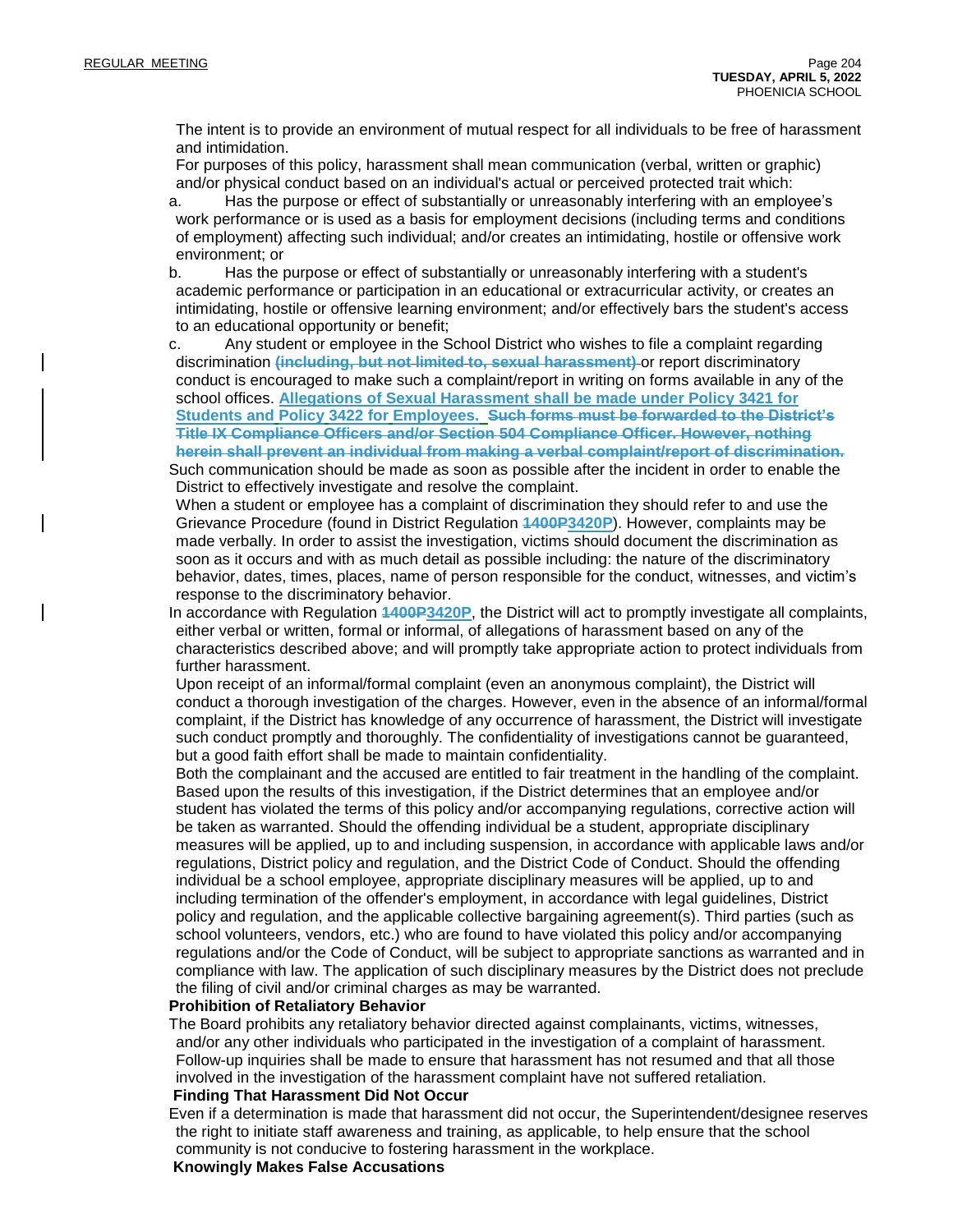Employees and/or students who *knowingly* make false accusations against another individual as to allegations of harassment may also face appropriate disciplinary action.

#### **Privacy Rights**

As part of any investigation, the District has the right to search all school property and equipment including District computers. Rooms, desks, cabinets, lockers, computers, etc. are provided by the District for the use of staff and students, but the users do not have exclusive use of these locations or equipment and should not expect that materials stored therein will be private.

#### **Training and Dissemination of Administrative Regulations**

The Superintendent/designee(s) will affirmatively discuss the topic of harassment with all employees and students, express the District's condemnation of such conduct, and explain the sanctions for such harassment. Appropriate training and/or "awareness" programs will be established for staff and students to help ensure knowledge of and familiarity with the issues pertaining to harassment in the schools, and to disseminate preventative measures to help reduce such incidents of prohibited conduct. Furthermore, special training will be provided for designated supervisors and managerial employees, as may be necessary, for the investigation of harassment complaints. A copy of this policy and its accompanying regulations will be available upon request and may be posted at various locations in each school building. The District's policy and regulations on antiharassment will be published in appropriate school publications such as teacher/employee handbooks, student handbooks, and/or school calendars.

#### **Complaints to Agencies**

The District acknowledges that while it would like employees to raise issues of discrimination pursuant to this Policy so that they can be addressed by it, any student or employee has the legal right to immediately make a complaint to the appropriate governmental entity: An employee may file a complaint with the following agencies:

Equal Employment Opportunity Commission (EEOC) at the New York District Office, 33 Whitehall Street, 5th Floor, New York, New York 10004; and the New York State Division of Human Rights at 99 Washington Avenue Albany, New York 12210.

A student may file a complaint with the following agencies:

Federal Office for Civil Rights 26 Federal Plaza New York, New York 10278 ; and the New York State Division of Human Rights at 99 Washington Avenue Albany, New York 12210. Please take notice that the failure to file a complaint with these agencies within the statutory period may result in the loss of your legal rights.

Age Discrimination in Employment Act, 29 United States Code (USC) Section 621 Americans With Disabilities Act, 42 United States Code (USC) Section 12101 et seq. Prohibits discrimination on the basis of disability.

Section 504 of the Rehabilitation Act of 1973, 29 United States Code (USC) Section 794 et seq. Prohibits discrimination on the basis of disability.

Title VI of the Civil Rights Act of 1964, 42 United States Code (USC) Section 2000d et seq. Prohibits discrimination on the basis of race, color or national origin.

Title VII of the Civil Rights Act of 1964, 42 United States Code (USC) Section 2000e et seq. Prohibits discrimination on the basis of race, color, religion, sex or national origin.

Title IX of the Education Amendments of 1972, 20 United States Code (USC) Section 1681 et seq. **Prohibits discrimination on the basis os sex. Civil Rights Law Section 40-c.**

**Prohibits discrimination on the basis of sex. Civil Rights Law Section 40-c**

Education Law Section 2801(1); Executive Law Section 290 et seq. Military Law Sections 242 and 243 NOTE: Refer also to Policies: #3421 -- Sexual Harassment of Students: #3422 --Sexual Harassment of Employees; #7550 --Complaints and Grievances by Employees; #7550 --Complaints and Grievances by Students; #7380 --Dignity For All Students

## 11.03 Second Reading and Adoption of Policy 3421 Sexual Harassment of Students *Recommended Action:* The Board of Education hereby adopts Policy 3421 as written Edits are from our attorney

2022 3421 Community Relations SEXUAL HARASSMENT OF STUDENTS

The Board of Education recognizes that harassment of students on the basis of actual or perceived sex, sexual orientation, and/or gender identity and expression is unacceptable behavior that harms targets and negatively impacts the school culture by creating an environment of fear, distrust, intimidation and intolerance. The Board further recognizes that preventing and remedying such harassment in schools is essential to ensure a healthy, nondiscriminatory environment in which students can learn.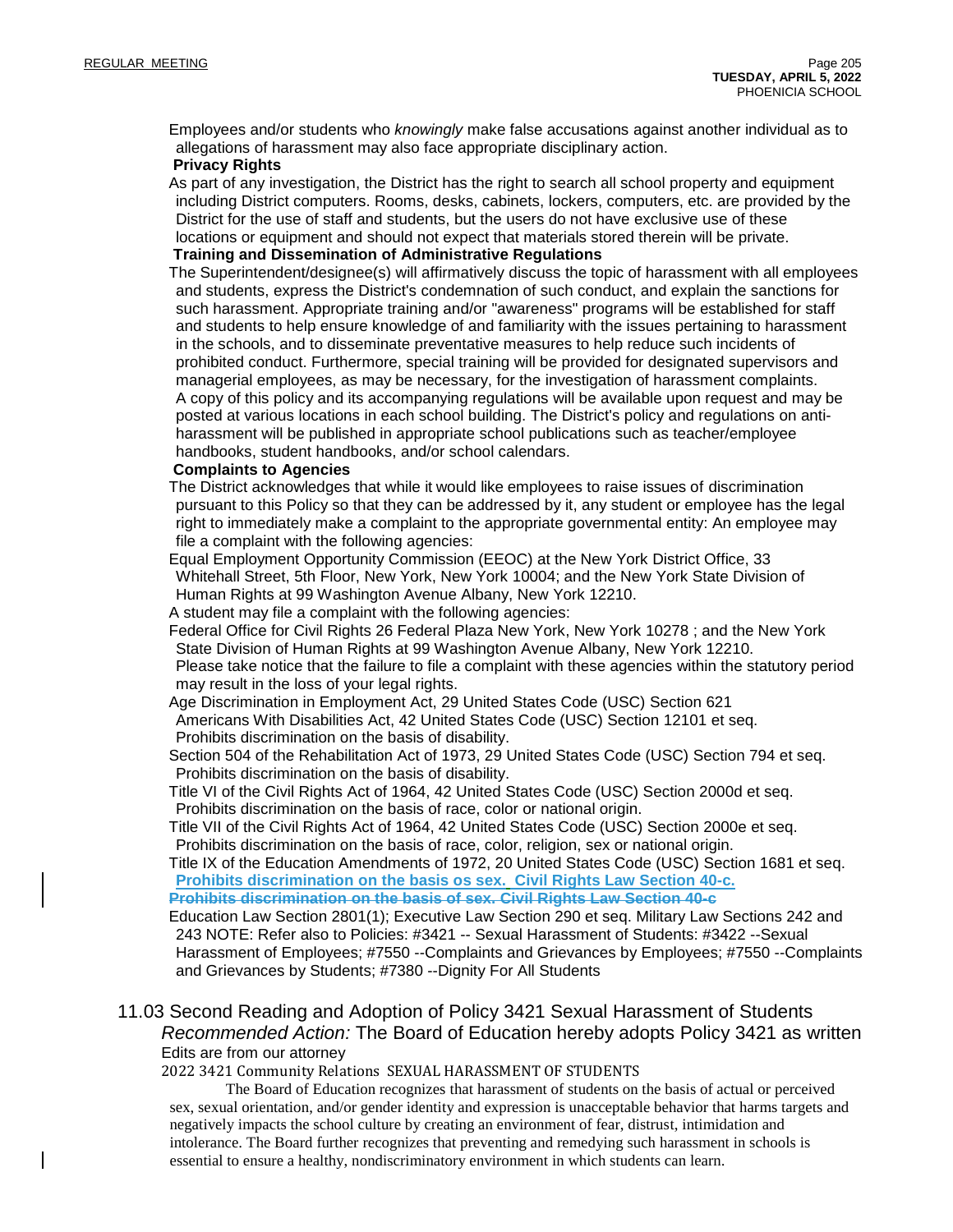Sexual harassment is a form of sex discrimination and is unlawful under federal and state law. For purposes of this policy, sexual harassment includes harassment on the basis of actual or perceived sex, sexual orientation, and/or gender identity and expression. Sexual harassment of a student can deny or limit the student's ability to participate in or to receive benefits, services, or opportunities from the school's program. The District shall appoint one or more Title IX Coordinators each year and provide the Title IX Coordinator's contact information in the regulation that accompanies this policy (3421-R).

Sexual harassment is covered by a number of laws including Title IX and New York State Law and the Dignity for All Students Act. Accordingly, each incident will be evaluated by the Title IX Coordinator. The Complainant shall have the right to determine how they want to proceed. Even if a Complainant chooses not to pursue a Title IX complaint, the District has the right to pursue the matter through its Code of Conduct and Policies and Procedures.

Title IX applies to situations in which the district exercises substantial control over both the respondent (i.e. the person accused of sexual harassment) and the context (e.g. the school setting, a school field trip or an off-campus school event in the United States) in which the sexual harassment occurred.

Pursuant to Title IX sexual harassment is defined as:

- An employee of a district conditioning the provision of an aid, benefit or service on an individual's participation in unwelcome sexual conduct;
- Unwelcome conduct which a reasonable person would determine to be so severe, pervasive, and objectively offensive that it effectively denies a person equal access to the district's educational program or activity; or
- Sexual assault, dating violence, domestic violence, and stalking as defined under the Clery Act and the Violence Against Women Act.

Sexual harassment can include unwelcome sexual advances, requests for sexual favors, and other verbal, nonverbal, or physical conduct of a sexual nature, or verbal, nonverbal or physical aggression, intimidation or hostility that is based on actual or perceived gender and sexual stereotypes. Examples of sexual harassment can be found in the accompanying regulation (3421R).

The Board is committed to providing an educational environment that promotes respect, dignity and equality and that is free from all forms of sexual harassment. To this end, the Board condemns and strictly prohibits all forms of sexual harassment on school grounds, school buses and at all school-sponsored activities, programs and events, including those that take place at locations outside the district, or outside the school setting if the harassment impacts the individual's education in a way that violates their legal rights, including when harassment is done by electronic means (including on social media). Sanctions will be enforced against all those who engage in sexual harassment or retaliation, and against district personnel who knowingly allow such behavior to continue.

Sexual harassment may subject the district to liability for harm done to targets. Harassers may also be individually subject to civil liability if sued in a court of law or criminal liability if prosecuted.

Under various state and federal laws, students have legal protections against sexual harassment in the school environment as described above. Those laws are listed in the references section. The district's Code of Conduct also addresses appropriate behavior in the school environment. Sexual harassment can occur between persons of all ages and genders.

The District does not discriminate on the basis of sex in the educational programs or activities that it operates. In addition, pursuant to Title IX the District is required to not discriminate on the basis of sex.

In order for the Board to effectively enforce this policy and to take prompt both corrective and supportive measures, it is essential that all targets of sexual harassment and persons with knowledge of sexual harassment report the harassment immediately. The District shall have actual knowledge when any school employee: (1) witnesses sexual harassment first hand; (2) hears about an allegation of sexual harassment from any source; or (3) receives a complaint about sexual harassment by any means (e.g. written, verbal, electronic). The District's Title IX Coordinator shall be informed immediately.

To the extent possible, all complaints will be treated in a confidential manner. Limited disclosure may be necessary to complete a thorough investigation. If the complainant reports that they feel unsafe at school due to the nature of the complaint, the district will determine if accommodations need to be made until the issue is resolved.

If, after appropriate investigation, the district finds that a person has violated this policy, prompt corrective action will be taken in accordance with the applicable collective bargaining agreement, contract, district policy and laws.

All complainants and those who participate in sexual harassment complaints or the investigation of a complaint of sexual harassment have the right to be free from retaliation of any kind, when they do so with a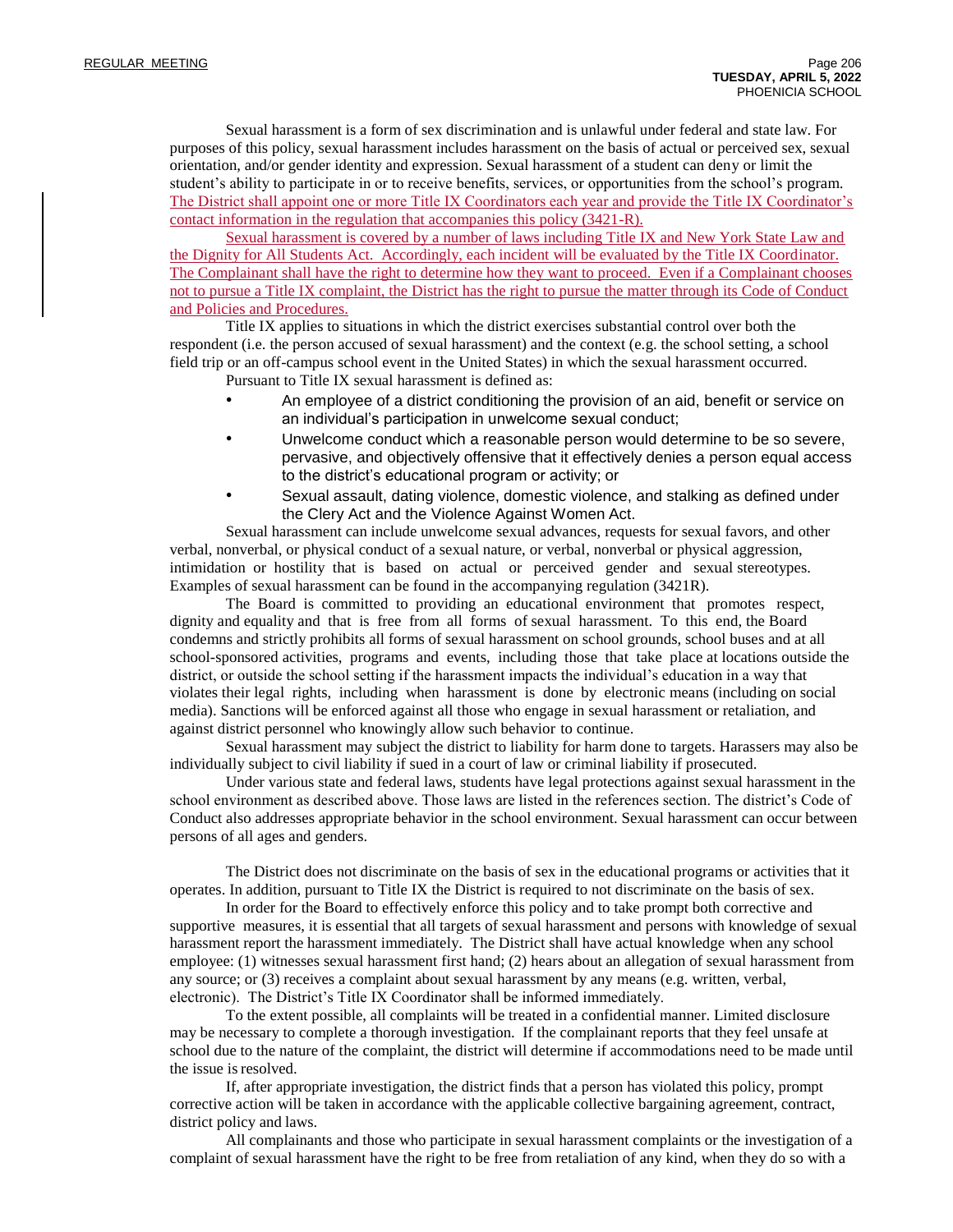good faith belief that sexual harassment has occurred. Such prohibited retaliation can include, but is not limited to, discipline, discrimination, demotion, denial of privileges, or any action that would keep a person from coming forward to make or support a sexual harassment claim. Such actions need not be job- or education-related, or occur in the workplace or educational environment, to constitute unlawful retaliation.

The Superintendent of Schools is directed to develop and implement regulations for reporting, investigating and remedying allegations of sexual harassment. These regulations are to be attached to this policy. If Title IX regulations change, the regulations will default to the requirements under the law. In addition, the Board directs that training programs be established for students, and annually for employees, to raise awareness of the issues surrounding sexual harassment and to implement preventative measures to help reduce incidents of sexual harassment. Age-appropriate instructional materials will be incorporated into the curriculum to educate students so that they can recognize and reduce the incidence of sexual harassment.

This policy, or a simplified version, will be posted in a prominent place in each district facility, on the district's website, and will also be published in other appropriate school publications. Cross-ref: 7380 Dignity for All Students; Ref: Education Amendments of 1972, Title IX, 20 U.S.C. §1681 *et* 

*seq.*; 34 CFR 106 *et seq*. Education Law §§10-18 (The Dignity for All Students Act)

*Davis v. Monroe County Board of Education*, 526 U.S. 629, 652 (1999) *Gebser v. Lago Vista Independent School District*, 524 U.S, 274 (1998)

*Franklin v. Gwinnett County Public Schools,* 503 U.S. 60 (1992) *Cannon* 

*v. University of Chicago*, 441 U.S. 677 (1979)

Office for Civil Rights *Revised Sexual Harassment Guidance (January 19, 2001)*  Office for Civil Rights, *Dear Colleague Letter: Bullying (October 26, 2010)*

11.04 Second Reading and Adoption of Policy 3422 Sexual Harassment of Employees *Recommended Action:* The Board of Education hereby adopts Policy 3422 as written *Edits are from our attorney & Board 2021 2022 3422 Community Relations SEXUAL HARASSMENT OF EMPLOYEES*

The Board of Education recognizes that harassment of employees (including all staff, applicants for employment, both paid and unpaid interns, exempt and non-exempt status, part-time, seasonal, and temporary workers, regardless of immigration status) and certain "non-employees" (which includes contractors, subcontractors, vendors, consultant and other persons providing services pursuant to a contract, or their employees, as well as volunteers) on the basis of actual or perceived sex, sexual orientation, and/or gender identity and expression is unacceptable behavior that harms targets and negatively impacts the school culture by creating an environment of fear, distrust, intimidation and intolerance. The Board further recognizes that preventing and remedying such harassment in the workplace is essential to ensure a healthy, nondiscriminatory environment in which employees and non-employees can work productively.

#### *Definitions of Sexual Harassment*

The District is obligated to follow federal, state, and (where applicable), local laws pertaining to sexual harassment, including Title VII, Title IX and the New York Human Rights Law. Each law has a different definition of sexual harassment. Accordingly, each claim of sexual harassment will be reviewed under each pertinent law to determine whether sexual harassment has occurred. For purposes of this policy, sexual harassment includes harassment on the basis of perceived or self- identified sex, sexual orientation, gender identity and expression, and transgender status.

Sexual harassment includes unwelcome conduct which is either of a sexual nature, or which is directed at an individual because of that individual's sex, sexual orientation, gender identity and expression, and transgender status, when:

- a. submission to that conduct is made either explicitly or implicitly a term or condition of an individual's employment;
- b. submission to or rejection of such conduct is used as the basis for decisions affecting an individual's employment; or
- c. the conduct has the purpose or effect of unreasonably interfering with an employee's or nonemployee's work or creating an intimidating, hostile or offensive work environment, even if the complaining individual is not the intended target of the sexual harassment; However, under New York State Human Rights Law, sexual harassment need not be severe

or pervasive to be unlawful, and can be any harassing conduct that consists of more than petty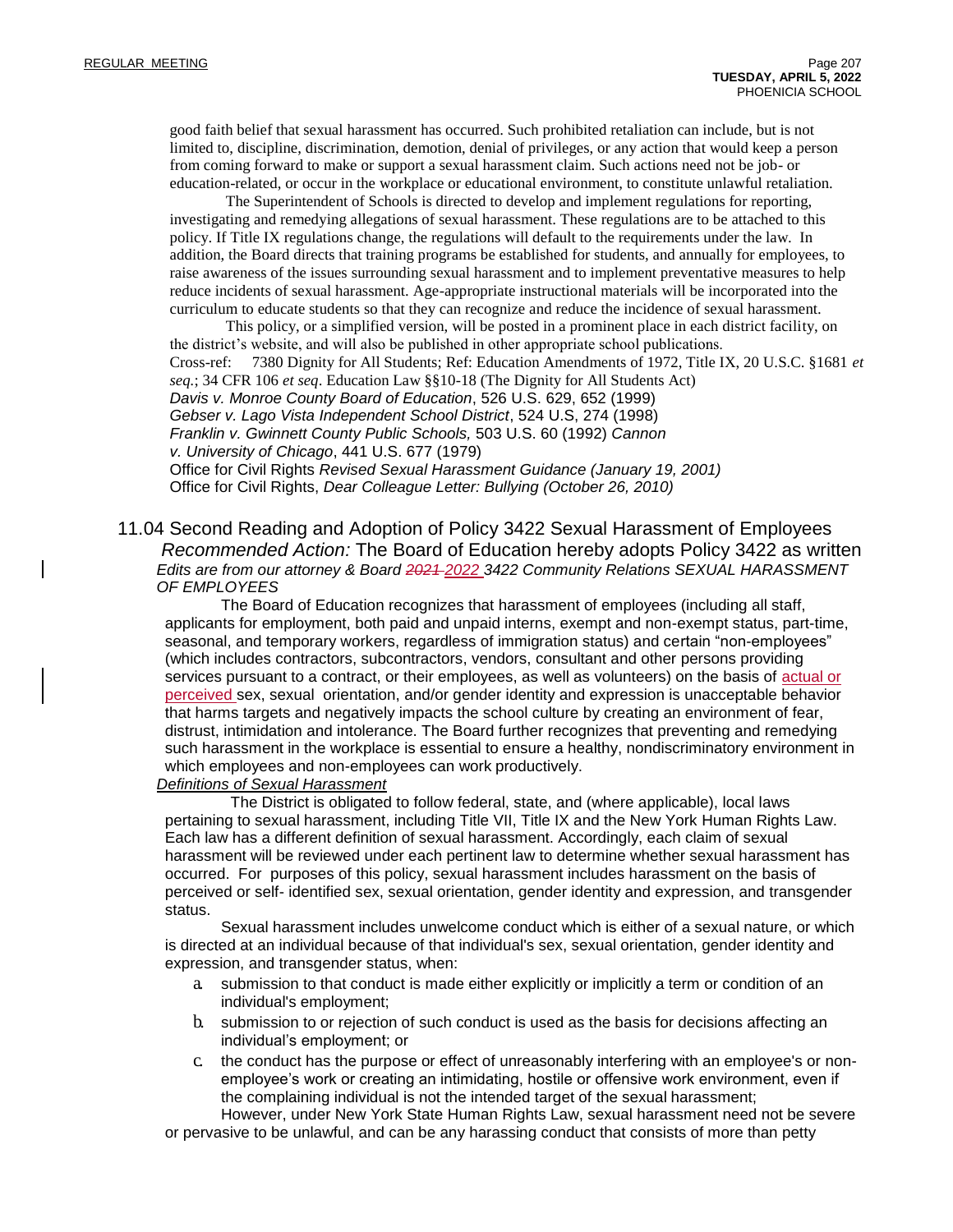slights or trivial inconveniences. Rather, sexual harassment is unlawful when it subjects an individual to inferior terms, conditions, or privileges of employment.

Sexual harassment can include unwelcome sexual advances, requests for sexual favors, and other verbal, nonverbal, or physical conduct of a sexual nature, or verbal, nonverbal or physical aggression, intimidation or hostility that is based on actual or perceived gender and sexual stereotypes. Examples of sexual harassment can be found in the accompanying regulation. Title IX

The District shall appoint one or more Title IX Coordinators each year and provide the Title IX Coordinator's contact information in the regulation that accompanies this policy (3422-R).

Title IX applies to situations in which the district exercises substantial control over both the respondent (i.e. the person accused of sexual harassment) and the context (e.g. the school setting, a school field trip or an off-campus school event in the United States) in which the sexual harassment occurred.

Pursuant to Title IX Sexual Harassment is defined as:

- An employee of a district conditioning the provision of an aid, benefit or service on an individual's participation in unwelcome sexual conduct;
- Unwelcome conduct which a reasonable person would determine to be so severe, pervasive, and objectively offensive that it effectively denies a person equal access to the district's educational program or activity; or
	- Sexual assault, dating violence, domestic violence, and stalking as defined under the Clery Act and the Violence Against Women Act.

The District does not discriminate on the basis of sex in the educational programs or activities that it operates. In addition, pursuant to Title IX the District is required to not discriminate on the basis of sex.

#### *Sexual Harassment Prohibited*

The Board is committed to providing a working environment that promotes respect, dignity and equality and that is free from all forms of sexual harassment. To this end, the Board condemns and strictly prohibits all forms of sexual harassment on school grounds, school buses and at all school- sponsored activities, programs and events, including those that take place at locations outside the district, or outside the work setting if the harassment impacts the individual's employment in a way that violates their legal rights, including when employees and non-employees travel on district business, or when harassment is done by electronic means (including on social media). For employees, sexual harassment is considered a form of employee misconduct. Corrective action will be enforced against all those who engage in sexual harassment or retaliation, and against supervisory and managerial personnel who knowingly allow such behavior to continue.

Sexual harassment may subject the district to liability for harm done to targets. Harassers may also be individually subject to civil liability if sued in a court of law or criminal liability if prosecuted.

Under various state and federal laws, students, employees and non-employees have legal protections against sexual harassment in the school environment as described above. Those laws are listed in the references section. Additionally, local laws (e.g., county, city, town, village) may apply to the district. The district's Code of Conduct also addresses appropriate behavior in the school environment. Sexual harassment can occur between persons of all ages and genders.

In order for the Board to effectively enforce this policy and to take prompt corrective measures, it is essential that all targets of sexual harassment and persons with knowledge of sexual harassment report the harassment immediately. The district will promptly investigate all complaints of sexual harassment, either formal or informal, verbal or written. To the extent possible, all complaints will be treated in a confidential manner. Limited disclosure may be necessary to complete a thorough investigation. If the complainant reports that they feel unsafe at work due to the nature of the complaint, the district will determine if accommodations need to be made until the issue is resolved.

If, after appropriate investigation, the district finds that a person has violated this policy, prompt corrective action will be taken in accordance with the applicable collective bargaining agreement, contract, district policy and laws. Individual nondisclosure agreements may only be used as permitted by law, described in the accompanying regulation.

All complainants and those who participate in sexual harassment complaints or the investigation of a complaint of sexual harassment have the right to be free from retaliation of any kind, when they do so with a good faith belief that sexual harassment has occurred. Such prohibited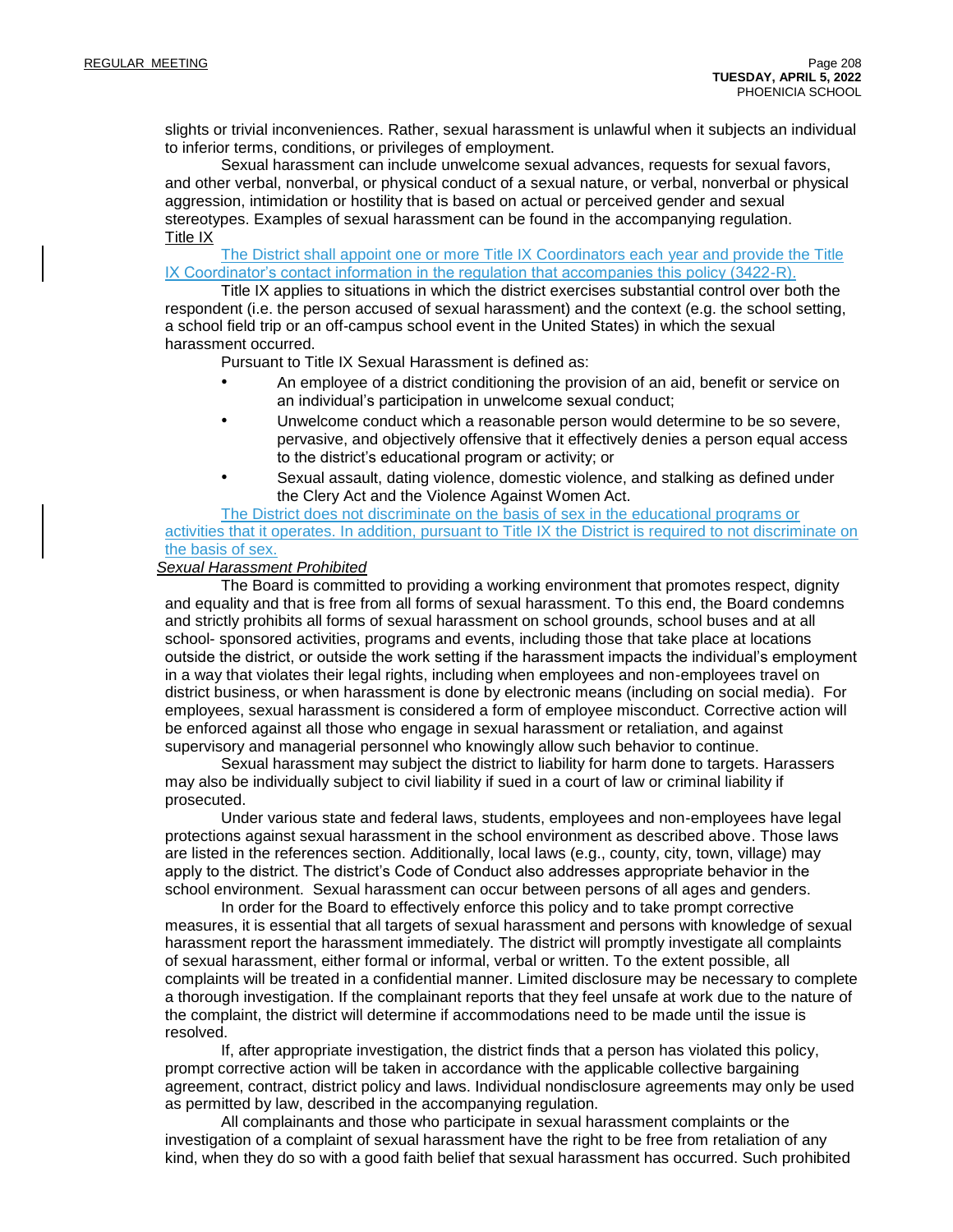retaliation can include, but is not limited to, discipline, discrimination, demotion, denial of privileges, or any action that would keep a person from coming forward to make or support a sexual harassment claim. Such actions need not be job-related, or occur in the workplace, to constitute unlawful retaliation.

The Superintendent of Schools is directed to develop and implement regulations for reporting, investigating and remedying allegations of sexual harassment. These regulations are to be attached to this policy. In addition, the Board directs that training programs be established for students, and annually for employees, to raise awareness of the issues surrounding sexual harassment and to implement preventative measures to help reduce incidents of sexual harassment. Age-appropriate instructional materials will be incorporated into the curriculum to educate students so that they can recognize and reduce the incidence of sexual harassment.

This policy, or a simplified version, will be posted in a prominent place in each district facility, on the district's website, and shall also be published in employee handbooks, and other appropriate school publications.

Ref: Education Amendments of 1972, Title IX, 20 U.S.C. §1681 *et seq.*; 34 CFR 106 *et seq*. Title VII of Civil Rights Act (1964), 42 U.S.C. §2000-e; 34 CFR §100 *et seq.;* Executive Law §296-d (prohibition of sexual harassment of employees and non-employees) Labor Law §201-g (required workplace sexual harassment policy and training) ;Civil Practice Law and Rules §§5003-b (nondisclosure agreements optional); 7515 (mandatory arbitration prohibited); General Obligations Law §5-336 (nondisclosure agreements optional) *Faragher v. City of Boca Raton*, 524 U.S. 775 (1998); *Burlington Industries v. Ellerth*, 524 U.S. 742 (1998); *Oncale v. Sundowner Offshore Services, Inc.,* 523 U.S. 75 (1998); *Meritor Savings Bank, FSB v. Vinson*, 477 U.S. 57 (1986)

11.05 Second Reading and Adoption of Policy 6120 Non-Discrimination and Equal **Opportunity** 

*Recommended Action:* The Board of Education hereby adopts Policy 6120 as written Edits are from our attorney **2021 2022** 6120 Personnel NON-DISCRIMINATION AND EQUAL **OPPORTUNITY** 

The Board of Education, its officers and employees, will not discriminate in its programs and activities on the basis of legally protected classes, such as, but not limited to: race (including traits historically associated with race, such as hair texture and protective hairstyles like braids, locks, and twists), color, national origin, creed, religion (including religious practices), marital status, sex (including pregnancy, childbirth, or related medical condition), gender identity and expression (i.e., actual or perceived gender-related identity, appearance, behavior, expression, or other gender-related characteristic regardless of the sex assigned to that person at birth, including but not limited to the status of being transgender), age, sexual orientation, disability (physical or mental), predisposing genetic characteristic, military work or status, domestic violence victim status, or use of a guide dog, hearing dog, or service dog, as applicable. The district will provide notice of this policy in accordance with federal and state law and regulation.

This policy of nondiscrimination includes access by students to educational programs, counseling services for students, course offerings, and student activities, as well as recruitment and appointment of employees and employment pay, benefits, advancement and/or terminations.

Specific protections for students under the Dignity for All Students Act are addressed in policy 7380, Dignity for All Students Act **and Policy 3421 Sexual Harassment of Students**

Additionally, to promote the district website's accessibility to staff, students, and members of the community with disabilities, the district will maintain a website that is accessible (or contains accessible alternatives) on perceivability, operability and understandability principles. The district's Superintendent is responsible for considering the following when developing or updating the district website:

- Adding the text equivalent to every image;
- Posting documents in a text-based format such as HTML or RTF in addition to PDFs;
- Avoiding dictating colors and font settings;
- Including audio descriptions and captions to videos;
- Identifying other barriers to access; and
- Making other considerations when developing the district's website.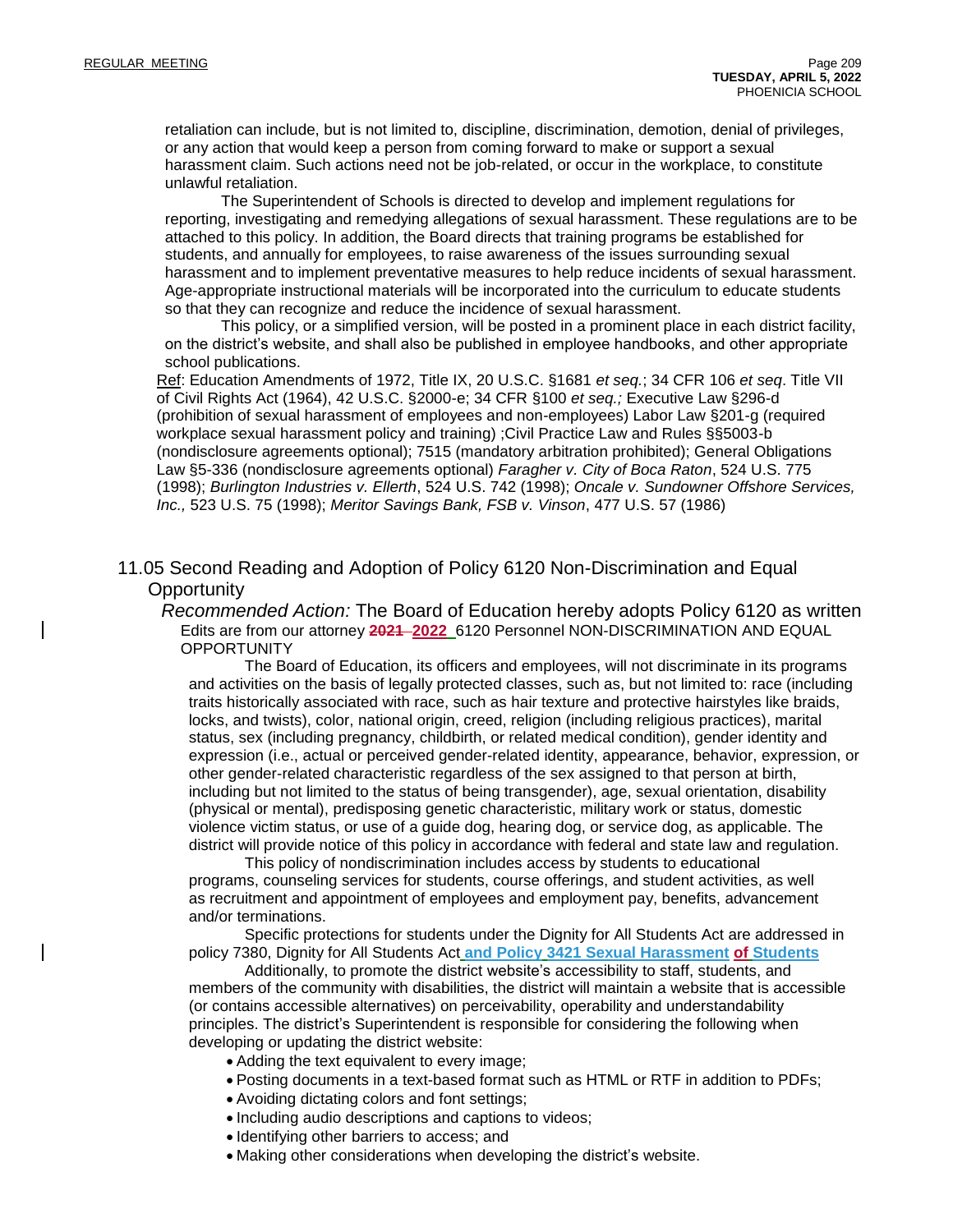A finding that an individual has engaged in conduct in violation of this policy may result in disciplinary action and/or filing of a report with third parties in the manner prescribed by the district code of conduct, the law or applicable contract.

Nothing in this policy will be construed to prohibit a denial of admission into, or exclusion from, a course of instruction or activity based on a person's gender that would be permissible under the law, or to prohibit, as discrimination based on disability, actions that would be permissible under the law.

#### **Annual Notification**

At the beginning of each school year, the district will publish a notice of the established grievance procedures for resolving complaints of discrimination to parents/guardians, employees, students and the community. The public notice will:

- 1. inform parents, employees, students and the community that education programs, including but not limited to vocational programs, are offered without regard to actual or perceived race, color, weight, national origin, ethnic group, religion, religious practice, disability, sex; sexual orientation, or gender (including gender identity and expression);
- 2. provide the name, email, address and telephone number of the person designated to coordinate activities concerning discrimination; and
- 3. be included in announcements, bulletins, catalogues, and applications made available by the district.

The Superintendent has been designated to handle inquiries regarding the district's non- discrimination policies. Contact information for the Superintendent is available on the district's website. Complaints of sexual harassment or discrimination are covered by policies 3421 and 3422.

All complainants and those who participate in the investigation of a complaint in conformity with state law and district policies, who have acted reasonably and in good faith, have the right to be free from retaliation of any kind.

The Board authorizes the Superintendent of Schools to establish such rules, regulations and procedures necessary to implement and maintain this policy.

Cross-ref: 3421 Sexual Harassment of Students;3422 Sexual Harassment of Employees; 7380 Dignity for All Students Act; 7550 Complaints and Grievances by Students 3410 Code of Conduct; 6122 Complaints and Grievances by Employees

Ref: Age Discrimination in Employment Act of 1967 29 U.S.C. §§621 *et seq.* Americans with Disabilities Act, 42 U.S.C. §§12101 *et seq.*

Title VI, Civil Rights Act of 1964, 42 U.S.C. §§2000d *et seq.* (nondiscrimination based on race, color, and national origin in federally assisted programs) Title VII, Civil Rights Act of 1964, 42 U.S.C. §§2000e *et seq*. (nondiscrimination based on race, color, and national origin in employment)

Title IX, Education Amendments of 1972, 20 U.S.C. §§1681 *et seq.* (nondiscrimination based on sex)

§504, Rehabilitation Act of 1973, 29 U.S.C. §794

Individuals with Disabilities Education Law, 20 U.S.C. §§1400 *et seq.*

Genetic Information Nondiscrimination Act of 2008 P.L.

110-233 34 C.F.R. §§ 100.6; 104.8; 106.9; 110.25

Executive Law §§290 *et seq.* (New York State Human

Rights Law) Education Law §§10-18 (The Dignity for All

Students Act) Education Law §§313(3); 3201; 3201-a

ADA Best Practices Tool Kit for State and Local Governments, Website Accessibility Under Title II of the ADA (see Chapter 5 and Chapter 5 Addendum checklist),

[www.ada.gov/pcatoolkit/toolkitmain.htm](http://www.ada.gov/pcatoolkit/toolkitmain.htm)

11.06 Second Reading and Adoption of Policy 6122 Complaints and Grievances by Employees

*Recommended Action:* The Board of Education hereby adopts Policy 6122 as written Edits are from our attorney **2014 2022** 6122 Personnel COMPLAINTS AND GRIEVANCES BY EMPLOYEES

In accordance with the provisions of General Municipal Law and the collective bargaining agreements, all District personnel shall have the opportunity to present their complaints or grievances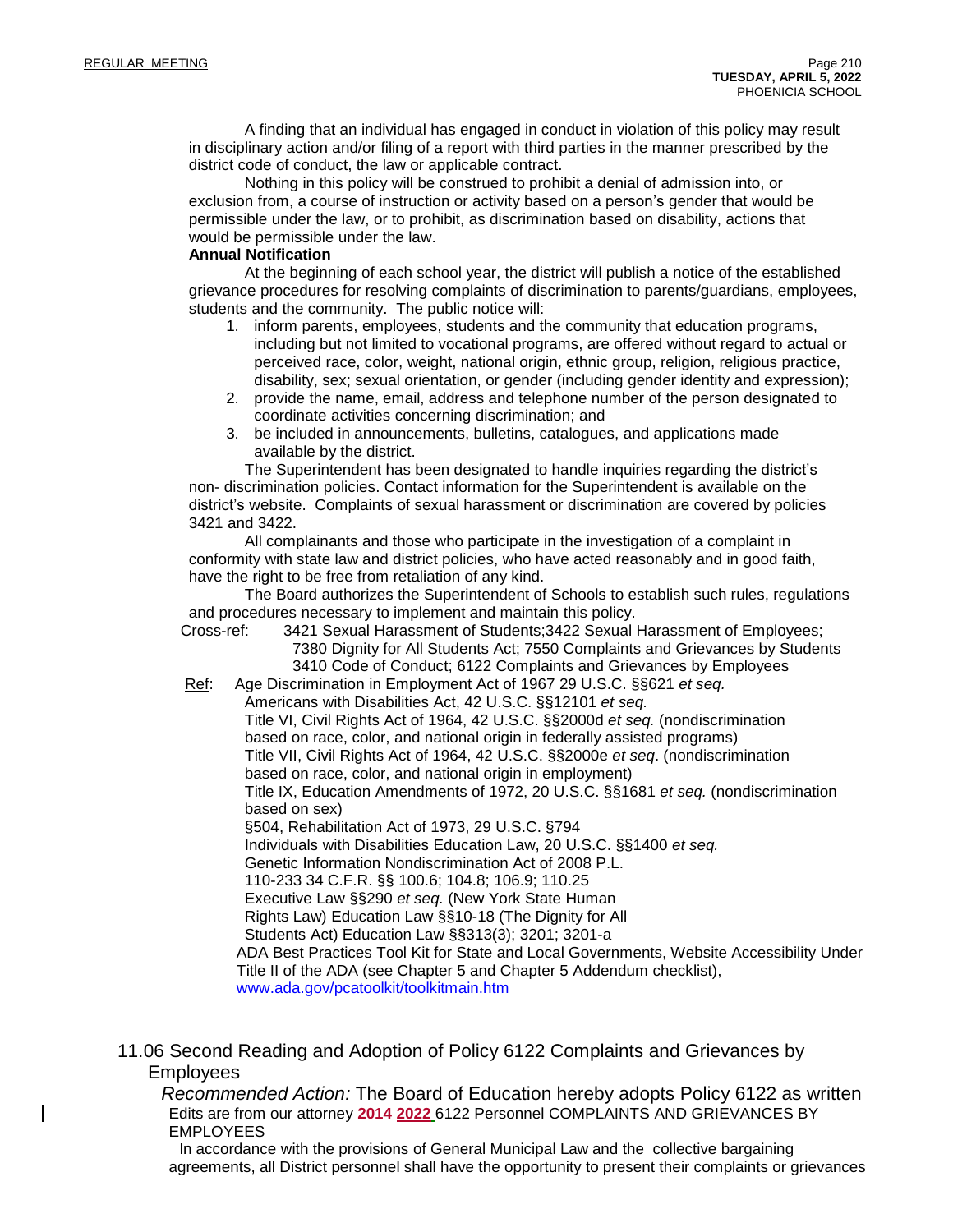free from interference, coercion, restraint, discrimination or reprisal. The District shall provide at least two (2) procedural stages and an appellate stage for the settlement of any grievance.

Complaints or grievances not covered under employee contracts shall be handled and resolved, whenever possible, as close to their origin as possible. The Superintendent is responsible for implementing regulations for the redress of complaints or grievances through proper administrative channels.

Prohibition of Retaliatory Behavior

The Board prohibits any retaliatory behavior directed against complainants, victims, witnesses, and/or any other individuals who participated in the investigation of a complaint of discrimination. Follow-up inquiries shall be made to ensure that discrimination has not resumed and that all those involved in the investigation of the discrimination complaint have not suffered retaliation.

#### Complaints and Grievances Coordinator

Additionally, the Board shall ensure compliance with Title IX of the Educational Amendments of 1972, Section 504 of the Rehabilitation Act of 1973 and the Americans With Disabilities Act (ADA). The Superintendent shall **designate recommend and the Board shall appoint a specific** District employee**s to serve** as the Title IX**/Title VI/Title VII and /**Section 504/ADA Coordinator;**s** and regulations and procedures shall be implemented to resolve complaints of discrimination and harassment based on sex or disability.

Prior to the beginning of each school year, the District shall issue an appropriate public announcement which advises students, parents/guardians, employees and the general public of the District's established grievance procedures for resolving complaints of discrimination and harassment based on sex or disability. Included in such announcement will be the name, address and telephone number of the Title IX/Section 504/ADA Coordinator.

The Title IX/Section 504/ADA Coordinator shall also be responsible for handling complaints and grievances regarding discrimination and harassment based on race, color, creed, religion, national origin, political affiliation, age, military status, veteran status, marital status, predisposing genetic characteristics,  $e^{\mu}$ use of a recognized guide dog, hearing dog, or service dog or other protected classes under federal or state law.

Complaints or grievances regarding discrimination and/or harassment, including sexual harassment, shall be handled in accordance with District Regulation 1400P.

Age Discrimination in Employment Act, 29 United States Code (USC)

Section 621 Americans With Disabilities Act, 42 United States Code (USC)

Section 12101 et seq. Prohibits discrimination on the basis of disability.

Section 504 of the Rehabilitation Act of 1973, 29 United States Code (USC) Section 794 et seq.

Title VI of the Civil Rights Act of 1964, 42 United States Code (USC) Section

2000d et seq. Prohibits discrimination on the basis of race, color or national origin.

Title VII of the Civil Rights Act of 1964, 42 United States Code (USC) Section 2000e et seq. Prohibits discrimination on the basis of race, color, religion, sex or national origin.

Title IX of the Education Amendments of 1972, 20 United States Code (USC) Section 1681 et seq. Prohibits discrimination on the basis of sex.

Civil Rights Law Section 40-c

Prohibits discrimination on the basis of race, creed, color, national origin, sex, marital status, sexual orientation or disability.

Executive Law Section 290 et seq. Prohibits discrimination on the basis of age, race, creed, color, national origin, sex, sexual orientation, disability, military status, predisposing genetic characteristics, marital status, or use of a recognized guide dog, hearing dog or service dog. Military Law Sections 242 and 243

NOTE: Refer also to Policy #3420 -- Anti-Harassment in the School District and Regulation 1400P – Title IX and Section 504 of the Rehabilitation Act Of 1973 Discrimination Grievance Procedure

11.07 Second Reading and Adoption of Policy 7310 School Conduct and Discipline *Recommended Action:* The Board of Education hereby adopts Policy 7310 as written Edits are from our attorney **2002 2022** 7310 Students SCHOOL CONDUCT AND DISCIPLINE The Board of Education acknowledges its responsibility to protect the educational climate of the District and to promote responsible student behavior. Accordingly, the Board delegates to the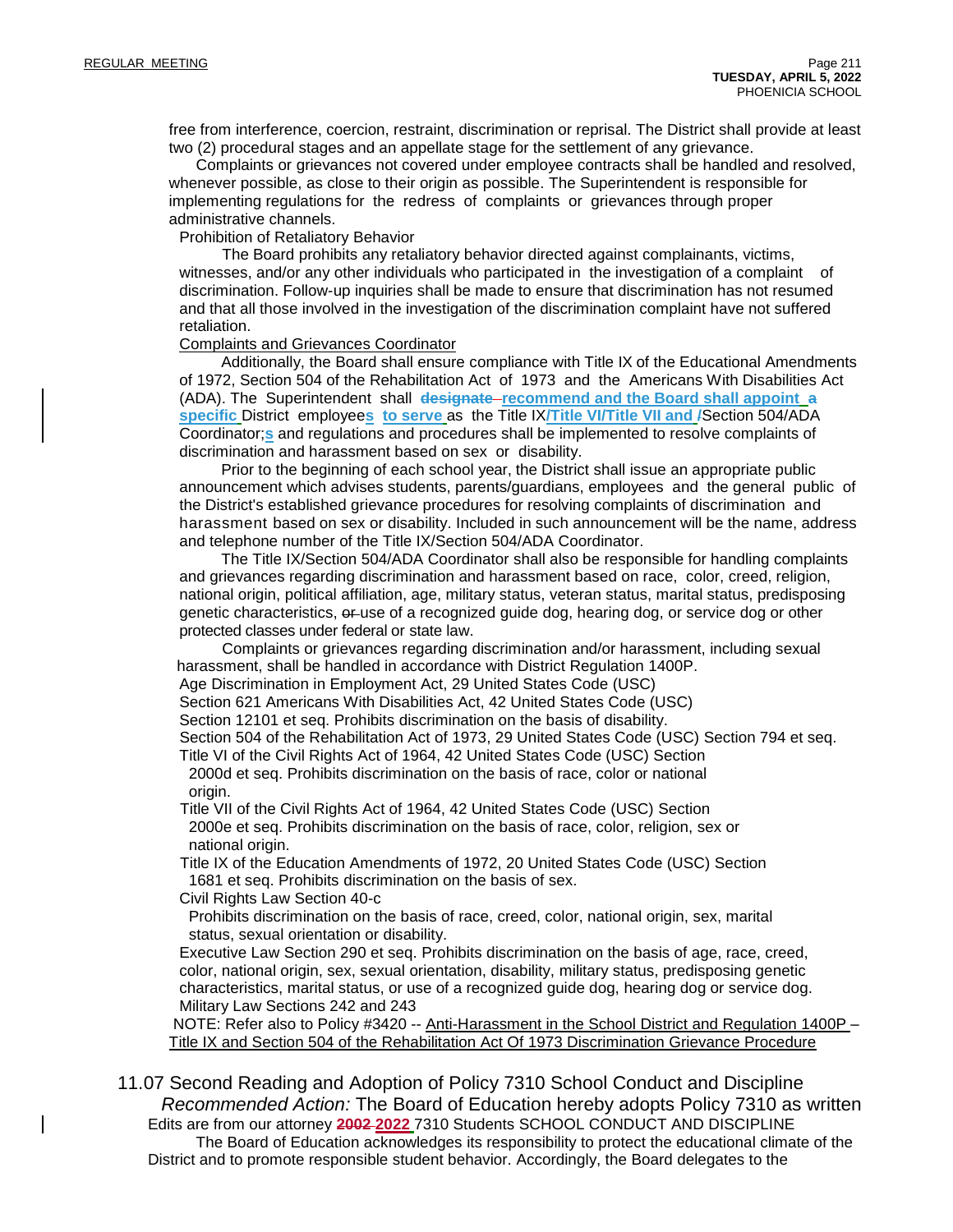Superintendent the responsibility for assuring the implementation of a *Code of Conduct for the Maintenance of Order on School Property*, including school functions, which shall govern the conduct of students as well as teachers, other school personnel, and visitors. The Board shall further provide for the enforcement of such Code of Conduct. The District Code of Conduct shall be developed in collaboration with student, teacher, administrator, and parent organizations, school safety personnel and other personnel and shall incorporate, at a minimum, those components addressed in law and enumerated in Policy #3410 -- *Code of Conduct on School Property*. Specific components may vary as appropriate to student age, building levels, and educational needs.

In accordance with the *Code of Conduct on School Property*, areas addressing student conduct and behavior will further utilize the following strategies in promoting acceptable student behavior:

- a. A bill of rights and responsibilities of students that focuses upon positive student behavior, and is publicized and explained to all students on an annual basis;
- b. A Code of Conduct for student behavior setting forth prohibited student conduct and the range of penalties that may be imposed for violation of such Code, that is publicized and disseminated to all students and parents/guardians on an annual basis pursuant to law;
- c. Strategies and procedures for the maintenance and enforcement of public order on school property that shall govern the conduct of all persons on school premises, in accordance with Section 2801 of the Education Law and accepted principles of due process of law;
- d. Procedures within each building to involve student service personnel, administrators, teachers, parents/guardians and students in the early identification and resolution of discipline problems. For students identified as having disabilities, procedures are included for determining when a student's conduct shall constitute a reason for referral to the Committee on Special Education for review and modification, if appropriate, of the student's individualized education program;
- e. Alternative educational programs appropriate to individual student needs;
- f. Disciplinary measures for violation of the school policies developed in accordance with subparagraphs b) and c) of this paragraph. Such measures shall be appropriate to the seriousness of the offense and, where applicable, to the previous disciplinary record of the student. Any suspension from attendance upon instruction may be imposed only in accordance with Education Law Section 3214 ; and
- g. Guidelines and programs for in-service education for all District staff to ensure effective implementation of school policy on school conduct and discipline. Education Law Sections 2801 and 3214 8 New York Code of Rules and Regulations (NYCRR) Section 100.2(l)(2 NOTE: Refer also to Policy #3410 -- Code of Conduct on School Property

# 11.08 Second Reading and Adoption of Policy 7380 Dignity for All Students Act *Recommended Action:* The Board of Education hereby adopts Policy 7380 as written

Edits are from our attorney **2014 2022** 7380 Students DIGNITY FOR ALL STUDENTS ACT (DASA)

The Board of Education recognizes that learning environments that are safe and supportive can increase student attendance and improve academic achievement. A student's ability to learn and achieve high academic standards, and a school's ability to educate students, is compromised by incidents of discrimination or harassment, including but not limited to bullying, taunting and intimidation. Therefore, in accordance with the Dignity for All Students Act the District will strive to create an environment free of bullying, discrimination and/or harassment and will foster civility in the schools to prevent and prohibit conduct which is inconsistent with the District's educational mission.

For purposes of this policy, the term "bullying" among children is defined, in general, as: "a variety of negative acts carried out repeatedly over time. It involves a real or perceived imbalance of power, with a more powerful child or group attacking those who are less powerful." Bullying can take three forms:

- a. Physical (including, but not limited to, hitting, kicking, spitting, pushing, taking personal belongings);
- b. Verbal (including, but not limited to, taunting, malicious teasing, name calling, making threats); and
- c. Psychological (including, but not limited to, spreading rumors; manipulating social relationships; or engaging in social exclusion, extortion, or intimidation).

## **Cyberbullying Behavior**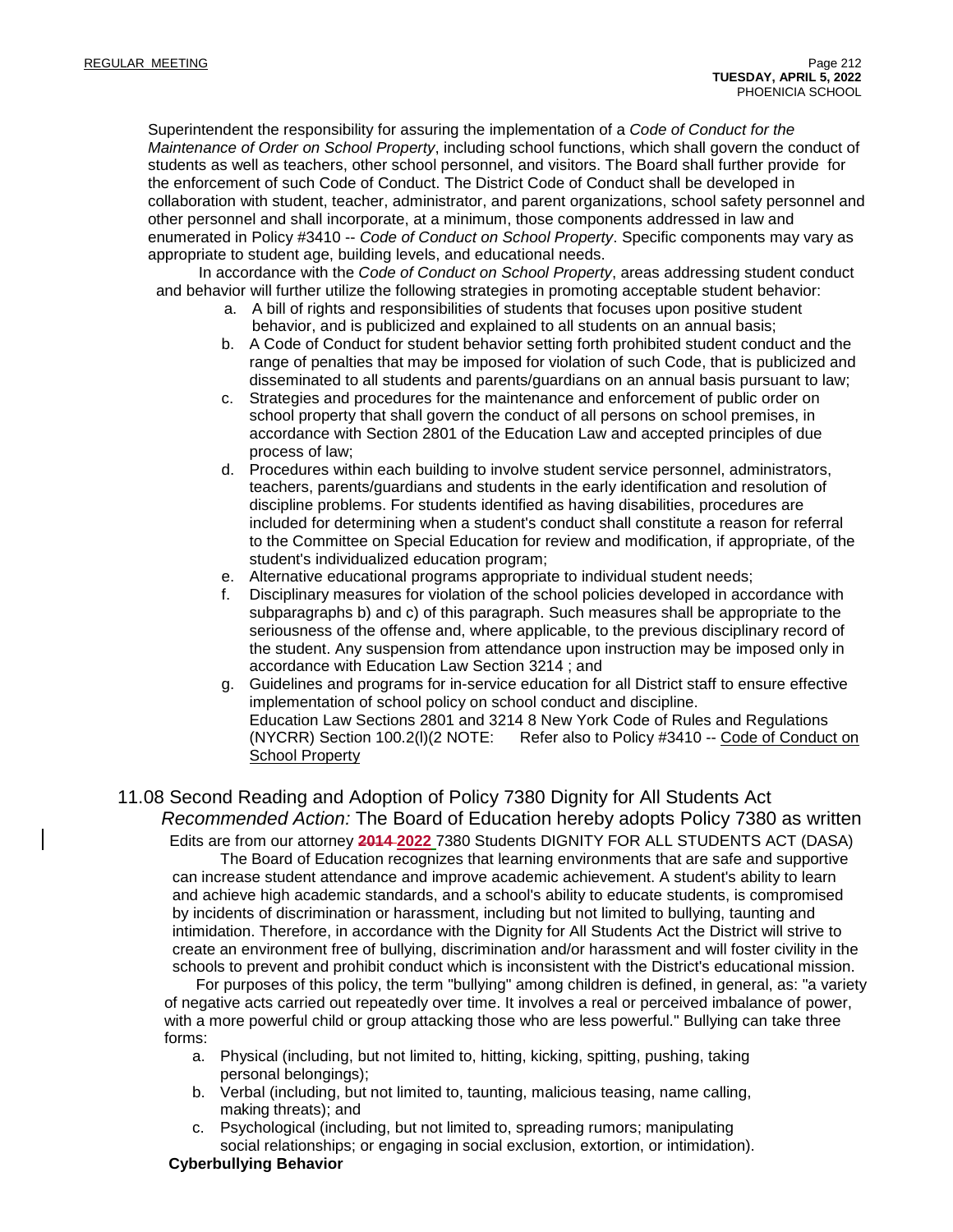As with other forms of bullying, cyberbullying is an attempt to display power and control over someone perceived as weaker. Cyberbullying involving District students may occur both on campus and off school grounds and may involve student use of the District Internet system or student use of personal digital devices while at school, such as cell phones, digital cameras, and personal computers to engage in bullying. Since cyberbullying is a form of bullying, the term "bullying" as used in this policy will implicitly include cyberbullying even if it is not explicitly stated.

The District prohibits all forms of bullying, discrimination and/or harassment of students based on actual or perceived **characteristic. This includes, but is not limited to** race, color, weight, national origin, ethnic group, religion, religious practice, disability, sexual orientation, gender, or sex by school employees or students on school property and at school-sponsored activities and events that take place at locations off school property. In addition, any act of bullying, discrimination and/or harassment, outside of school sponsored events, which can reasonably be expected to materially and substantially disrupt the education process may be subject to discipline.

#### **Dignity Act Coordinator**

At least one (1) employee at every school shall be designated as the Dignity Act Coordinator(s). The Dignity Act Coordinators will be thoroughly trained to handle human relations in the areas of race, color, weight, national origin, ethnic group, religion, religious practice, disability, sexual orientation, gender (identity or expression) and sex. The Board of Education shall appoint Dignity Act Coordinators who are employed by the District and are licensed and/or certified as a classroom teacher, school counselor, psychologist, nurse, social worker, administrator/ supervisor or Superintendent of Schools. The District will share the name(s) and contact information of the Dignity Act Coordinators with all school personnel, students, and parents/persons in parental relation, which shall include, but is not limited to, providing the name, designated school and contact information by:

- a. Listing such information in the Code of Conduct and updates posted on the Internet website, if available;
- b. Posting such information in highly visible areas of school buildings;
- c. Making such information available at the district and school-level administrative offices; and
- d. Either: including such information in the plain language summary of the Code of Conduct in the student handbook provided to all persons in parental relation to students before the beginning of each school year; or
- e. Providing such information to parents and persons of parental relation in at least one district or school mailing or other method of distribution including, but not limited to, sending such information home with each student and, if such information changes, in at least one subsequent district or school mailing or other such method of distribution as soon as practicable thereafter.

If a Dignity Act Coordinator vacates their position, another school employee shall immediately be designated for an interim appointment as Coordinator, pending approval from the Board of Education, within thirty (30) days of the date the position was vacated. In the event a Coordinator is unable to perform the duties of the position for an extended period of time, another school employee shall immediately be designated for an interim appointment as Coordinator, pending return of the previous Coordinator to the position. The District must provide the change in information to parents or persons in parental relation as soon as practicable. The change in name and/or contact information of the Dignity Act Coordinator will not constitute a revision to the *Code of Conduct* so as to require a public hearing.

#### **Training and Awareness**

The District shall establish guidelines for training which shall be approved by the Board of Education. Training will be provided each school year for all District employees in conjunction with existing professional development training to raise staff awareness and sensitivity of bullying, discrimination and/or harassment directed at students that are committed by students or school employees on school property, at a school function, or off school property when the actions create or would foreseeably create a risk of substantial disruption within the school environment or where it is foreseeable that the conduct might reach school property.

Training will include ways to promote a supportive school environment that is free from bullying, discrimination and/or harassment. Training shall:

- a. Raise awareness and sensitivity;
- b. Address social patterns and the effects on students;
- c. Inform employees on the identification and mitigation of such acts;
- d. Provide strategies for effectively addressing problems of exclusion, bias and aggression;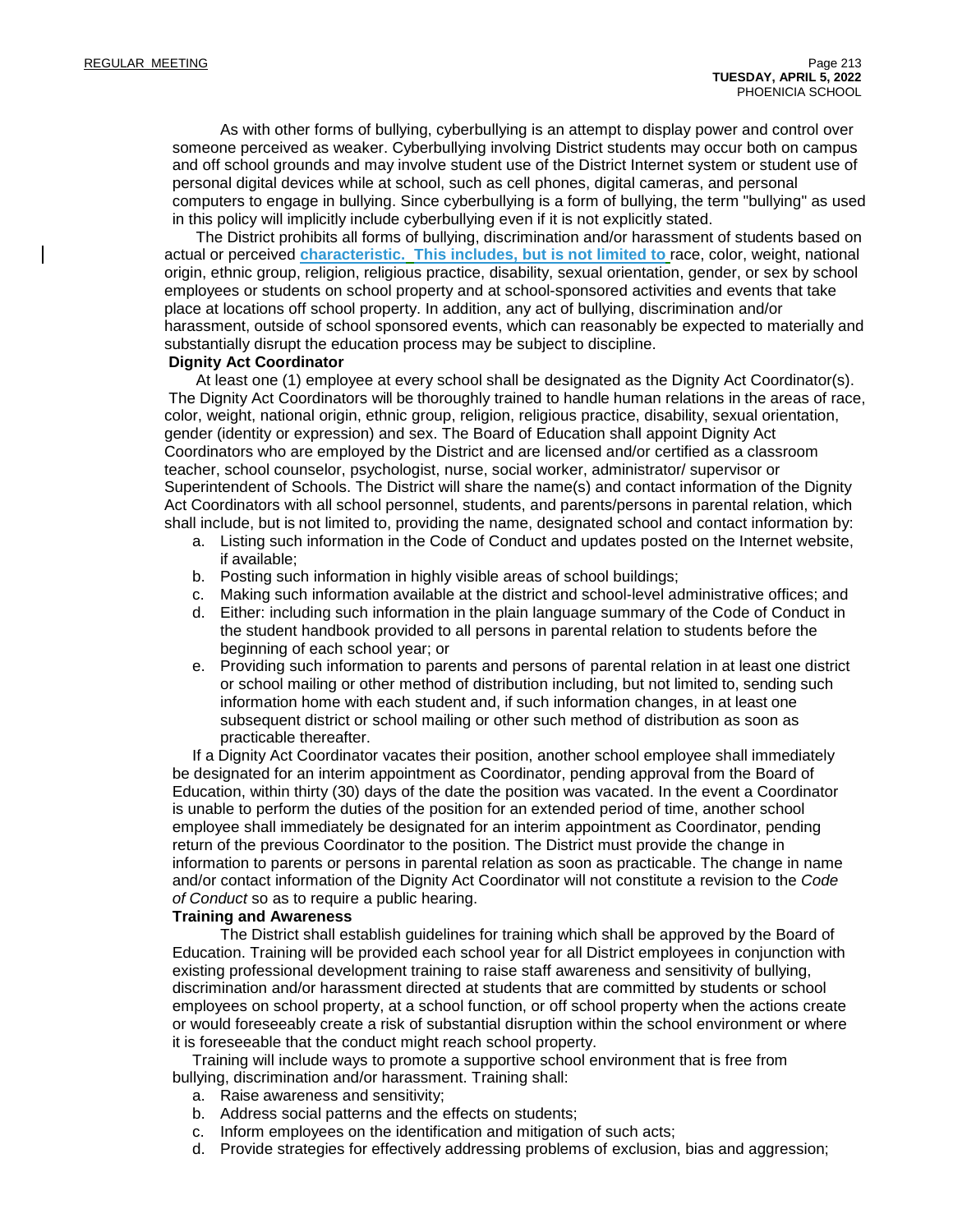- e. Include safe and supportive school climate concepts in curriculum and classroom management; and
- f. Ensure the effective implementation of school policy on conduct and discipline.

Instruction in grades Kindergarten through 12 shall include a component on civility, citizenship and character education. Such component shall instruct students on the principles of honesty, tolerance, personal responsibility, respect for others, observance of laws and rules, courtesy, dignity and other traits which will enhance the quality of their experiences in, and contributions to, the community. For the purposes of this policy, "tolerance," "respect for others" and "dignity" shall include awareness and sensitivity to bullying, discrimination and/or harassment and civility in the relations of people of different races, weights, national origins, ethnic groups, religions, religious practices, mental or physical abilities, sexual orientations, genders and sexes. Such component must also include instruction on the safe and responsible use of the Internet and electronic communications.

Rules against bullying, discrimination and/or harassment will be included in the *Code of Conduct,* publicized District-wide and disseminated to all staff and parents. Any amendments to the Code will be disseminated as soon as practicable following their adoption. New teachers shall be provided a complete copy of the current Code upon their employment. An age appropriate summary shall be distributed to all students at a school assembly at the beginning of each school year.

**Reports and Investigations of Bullying, Discrimination and/or Harassment** The District will investigate all complaints of bullying, discrimination and/or harassment, either formal or informal, and take prompt corrective measures, as necessary. School employees who witness or receive a report (oral or written) of harassment, bullying and/or discrimination must orally notify the Superintendent, Principal, or their designee *no later than one (1) school day* after witnessing or receiving a report of such incident. The employee must then file a written report *within two (2) school days* after making the oral report. If, after an appropriate investigation, the District finds that this policy has been violated, corrective action will be taken in accordance with District policies and regulations, the *Code of Conduct,* and all appropriate federal or state laws. The Superintendent, Principal or their designee shall notify the appropriate local law enforcement agency when it is believed that any harassment, bullying and/or discrimination constitute criminal conduct.

The District will annually report material incidents of bullying, discrimination and/or harassment which occurred during the school year to the State Education Department. Such report shall be submitted in a manner prescribed by the Commissioner, on or before the basic educational data system (BEDS) reporting deadline or such other date as determined by the Commissioner. SED has developed a form for gathering data titled, "Reports of Incidents Concerning School Safety and the Educational Climate" which can be found on the NYSED website.

The Principal of each primary and secondary school shall provide a regular report (at least once during each school year) on data and trends related to harassment, bullying and/or discrimination to the Superintendent and in a manner prescribed by, as applicable, the district, BOCES or charter school. There is no need for schools or districts to submit this report to the State Education Department.

#### **Prohibition of Retaliatory Behavior (Commonly Known as "Whistle-Blower" Protection)**

Any person who has reasonable cause to suspect that a student has been subjected to bullying, discrimination and/or harassment by an employee or student, on school grounds or at a school function, who acts reasonably and in good faith and reports such information to school officials or law enforcement authorities, shall have immunity from any civil liability that may arise from making such report. The Board prohibits any retaliatory behavior directed at complainants, victims, witnesses and/or any other individuals who participated in the investigation of a complaint of bullying, discrimination and/or harassment.

Education Law Sections 10-18, 801-a, 2801 and 3214; 8 NYCRR Section 100.2

11.09 Second Reading and Adoption of Policy 7550 Complaints and Grievances by **Students** 

*Recommended Action:* The Board of Education hereby adopts Policy 7550 as written Edits are from our attorney **2014 2022** 7550 Students **COMPLAINTS AND GRIEVANCES BY STUDENTS**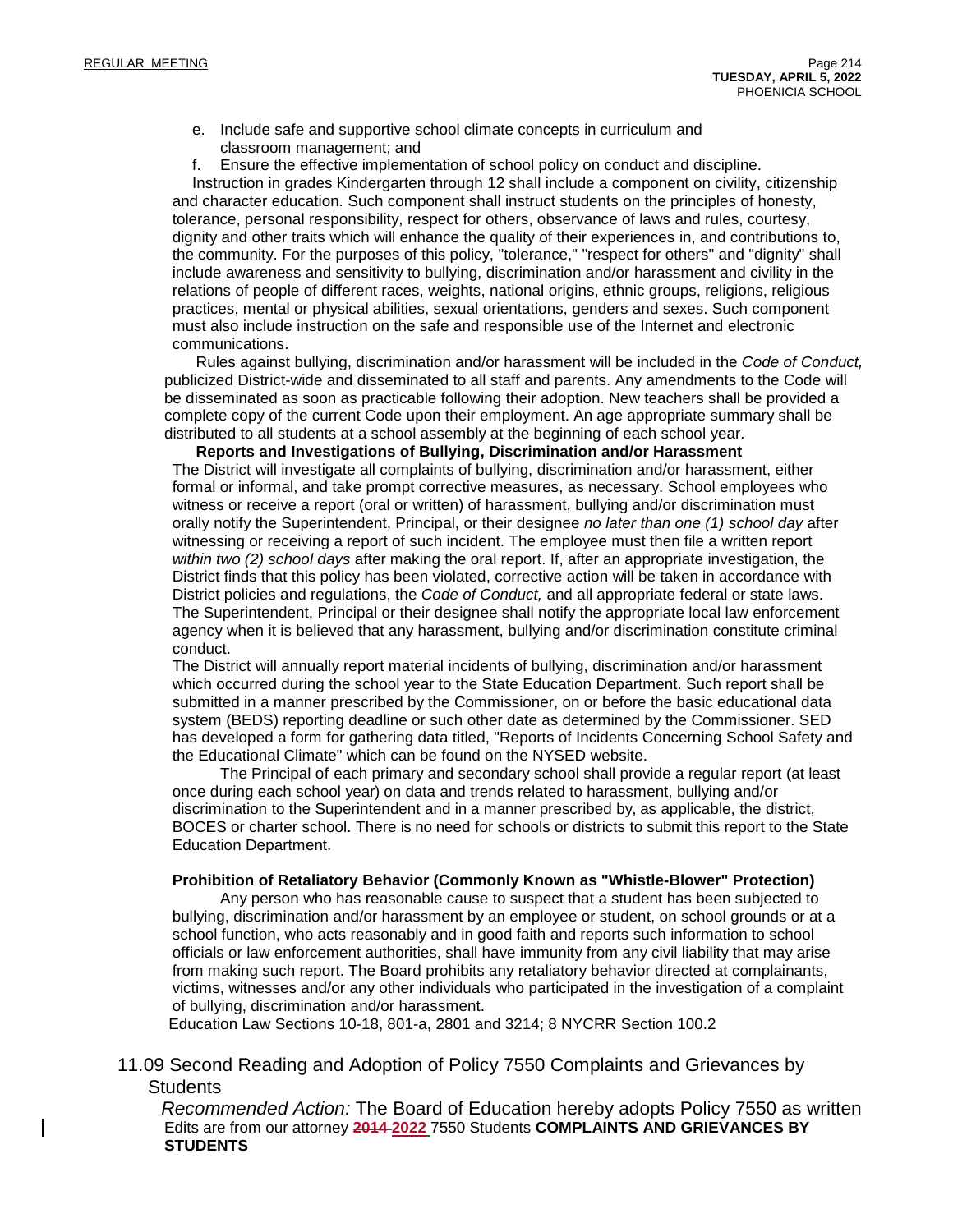While students have the responsibility to abide by the policies and regulations of the District, they shall also be afforded opportunity to present complaints and grievances free from interference, coercion, restraint, discrimination or reprisal. Administration shall be responsible for:

- a. Establishing rules and regulations for the redress of complaints or grievances through proper administration channels;
- b. Developing an appeals process;
- c. Ensuring that students have full understanding and access to these regulations and procedure; and
- d. Providing prompt consideration and determination of student complaints and grievances.

## **Prohibition of Retaliatory Behavior**

The Board prohibits any retaliatory behavior directed against complainants, victims, witnesses, and/or any other individuals who participated in the investigation of a complaint of discrimination. Follow-up inquiries shall be made to ensure that discrimination has not resumed and that all those involved in the investigation of the discrimination complaint have not suffered retaliation.

#### **Complaints and Grievances Coordinator**

In addition, students and parents/guardians will receive annual notification of the District's established grievance procedures for resolving complaints of discrimination and harassment based on sex or disability. This notice shall include the name, address and telephone number of the Title IX/Section 504/ADA Coordinator.

The Title IX/Section 504/ADA Coordinator shall also be responsible for handling complaints and grievances regarding discrimination and harassment based on race, color, creed, religion, national origin, political affiliation, sexual orientation, age, military status, marital status, or use of a recognized guide dog, hearing dog or service dog or other protected classes under federal or state law.

Complaints or grievances regarding discrimination and/or harassment, including sexual harassment, shall be handled in accordance with District Regulation 1400P.

Age Discrimination in Employment Act, 29 United States Code;ection 621 Americans With Disabilities Act, 42 United States Code (USC) Section 12101 et seq.; Section 504 of the Rehabilitation Act of 1973, 29 United States Code (USC) Section 794 et seq. Title VI of the Civil Rights Act of 1964, 42 United States Code (USC) Section 2000d et seq.;Title VII of the Civil Rights Act of 1964, 42 United States Code (USC) Section 2000e et seq. ; Title IX of the Education Amendments of 1972, 20 United States Code (USC) Section 1681 et seq.

Executive Law Section 290 et seq.

NOTE: Refer also to Policy #3420 -- Anti-Harassment in the School District and Regulation **1400P 3420R –** Title IX and Section 504 of the Rehabilitation Act Of 1973 Discrimination Grievance Procedure

## **12. Independent Contract Retainers & Contracts**

12.01 Approve all Independent Contract Retainers & Contracts (proposed 7:40)

*Recommended Action:* The Board of Education hereby approves item #s 12.02-12.08 Motioned: Trustee Bishop

Seconded: Trustee Sherry

Result: Unanimous

Yea: Trustee Salem, Trustee Sherry, Trustee DeJesus, Trustee Bishop Not Present: Trustee Osmond, Trustee Storey

## 12.02 CPL - PH & WD Heating & Ventilation

*Recommended Action:* BE IT HEREBY RESOLVED on recommendation by the Superintendent of Schools that the Board of Education of the Onteora Central School District approve the contract between the Onteora Central School District and Clark Patterson Lee for professional design services for the Phoenicia and Woodstock Heating and Ventilation improvements in the amount of \$154,800.00 and authorizes the Superintendent to sign such an agreement.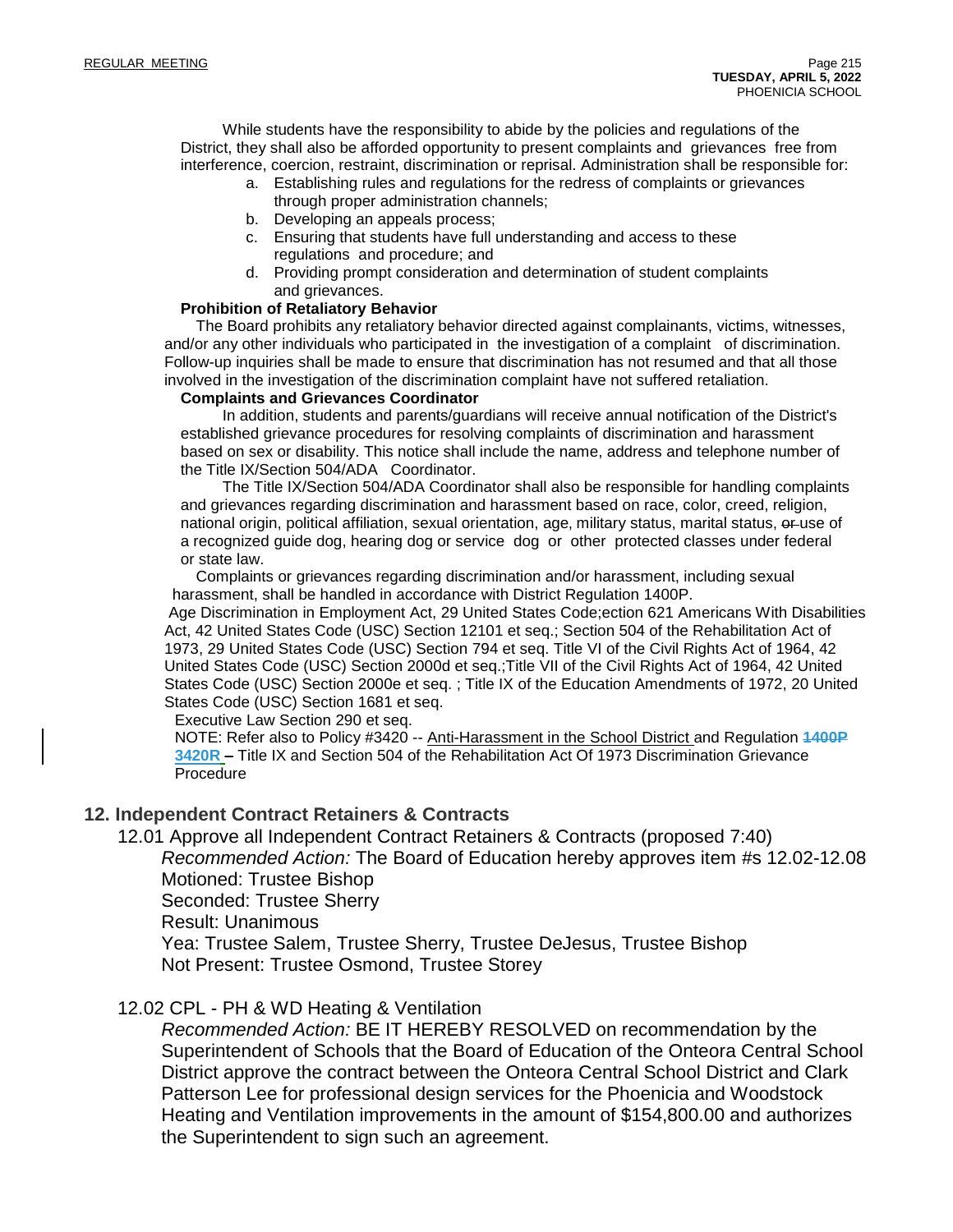## 12.03 CRL - Generators

*Recommended Action:* BE IT HEREBY RESOLVED on recommendation by the Superintendent of Schools that the Board of Education of the Onteora Central School District approve the contract between the Onteora Central School District and Clark Patterson Lee for professional design services for Emergency Generators at the Bennett, Phoenicia, Woodstock and Onteora Middle/High Schools in the amount of \$154,000.00 and authorizes the Superintendent to sign such an agreement.

## 12.04 CPL - Replace Vinyl Asbestos

*Recommended Action:* BE IT HEREBY RESOLVED on recommendation by the Superintendent of Schools that the Board of Education of the Onteora Central School District approve the contract between the Onteora Central School District and Clark Patterson Lee for professional design services for Replacing vinyl asbestos tile (VAT) flooring (and carpeting where applicable) with new vinyl composition title (VCT) flooring at the Bennett, Phoenicia, Woodstock and Onteora Middle/High Schools in the amount of \$80,300.00 and authorizes the Superintendent to sign such an agreement.

## 12.05 Mid Hudson Interpreter

*Recommended Action:* BE IT RESOLVED, that the Board of Education of the Onteora Central School District approve the contract between Onteora Central School District and Mid-Hudson Interpreter Services for Interpreter Services from July 1, 2022 through June 30, 2023 and authorizes the Superintendent to sign such an agreement.

## 12.06 School Resource Services

*Recommended Action:* BE IT HEREBY RESOLVED on recommendation by the Superintendent of Schools that the Board of Education of the Onteora Central School District approve the contract between Onteora Central School District and the County of Ulster, effective September 1, 2022 through June 30, 2023 for School Resource Services in the amount of \$111,054,.66 and authorizes the Superintendent to sign such an agreement.

12.07 Reading Writing Project Virtual Trainer \*\*revised from an approved ICR- maximum amount changed from \$9,000 to \$30,000\*\*

*Recommended Action:* BE IT HEREBY RESOLVED on recommendation by the Superintendent of Schools that the Board of Education of the Onteora Central School District approve the Independent Contractor Retainer between the Onteora Central School District and Reading Writing Project Network, LLC retained as a Virtual Trainer effective January 26, 2022 to June 30, 2022 at a rate of \$3,000.00 per day to a maximum of \$30,000.00 and authorizes the Superintendent to sign such an agreement.

## 12.08 Transport Student for Therapy

*Recommended Action:* BE IT HEREBY RESOLVED on recommendation by the Superintendent of Schools that the Board of Education of the Onteora Central School District approve the contract between the Onteora Central School District and Parent to transport student for therapy services at the IRS mileage reimbursement rate to an anticipated maximum rate of \$1,299.00 and authorizes the Superintendent to sign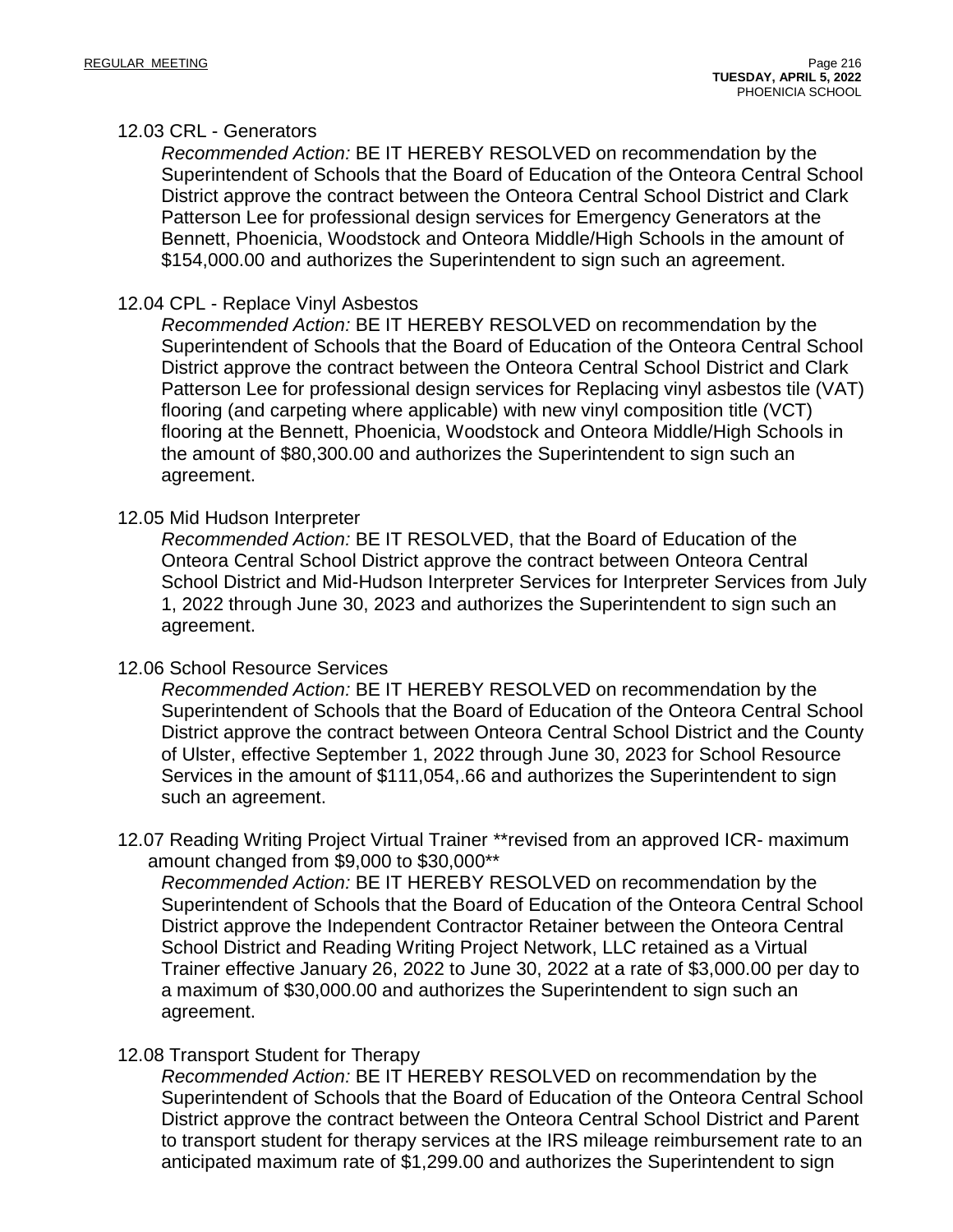such an agreement.

## **13. Consent Agenda**

13.01 Approve Consent Agenda (proposed 7:45) *Recommended Action:* The Board hereby approves item numbers 13.02 - 13.05 Motioned: Trustee Sherry Seconded: Trustee Bishop Result: Unanimous Yea: Trustee Salem, Trustee Sherry, Trustee DeJesus, Trustee Bishop Not Present: Trustee Osmond, Trustee Storey

#### 13.02 Personnel Agenda **RESIGNATIONS: NON- INSTRUCTIONAL PART-TIME**

Zwilling, Marcia 2nd Grade

| <b>NAME</b>                                                       | POSITION/SCHOOL                              | <b>DATE</b> | EFFECTIVE             | <b>REMARKS</b>                       |                |
|-------------------------------------------------------------------|----------------------------------------------|-------------|-----------------------|--------------------------------------|----------------|
| Schoonmaker, George                                               | <b>Bus Driver/Transportation</b>             |             | 04/05/2022            | Resignation to<br>accept FT position |                |
| APPOINTMENT: NON-INSTRUCTIONAL<br><b>PROBATIONARY APPOINTMENT</b> |                                              |             |                       |                                      |                |
| <b>NAME</b>                                                       | POSITION/SCHOOL                              |             | EFFECTIVE DATE        | <b>SALARY</b>                        | <b>REMARKS</b> |
| Schoonmaker, George                                               | <b>Bus Driver/Transportation</b>             |             | 04/06/22 - 10/05/22   | Step 5                               | New position   |
|                                                                   | Weir, Alexandria** Bus Driver/Transportation |             | 04/18/22 - 10/17/22   | Step 5                               | New position   |
| **Pending pre-employment processing**                             |                                              |             |                       |                                      |                |
| <b>TERMINATION: NON-INSTRUCTIONAL</b>                             |                                              |             |                       |                                      |                |
| <b>NAME</b>                                                       | POSITION/SCHOOL                              |             | EFFECTIVE DATE        | <b>REMARKS</b>                       |                |
| Fisher, Kathryn                                                   | School Monitor/Phoenicia                     | 03/31/22    |                       | Termination                          |                |
| <b>EXTRA DUTY STIPENDS:</b>                                       |                                              |             |                       |                                      |                |
| <b>NAME</b>                                                       | <b>POSITION</b>                              |             | <b>Effective Date</b> | <b>AMOUNT</b>                        |                |
| Cohen, Wendy                                                      | Regents Prep (Cc Geometry)                   |             | 04/18/22              | \$2,054.00                           |                |
| Connolly, Brian                                                   | Regents Prep (Global Studies)                |             | 03/31/22              | \$2,054.00                           |                |
| Rivera, Stephanie                                                 | Regents Prep (Algebra I)                     |             | 03/31/22              | \$2,054.00                           |                |
| Via, M. Scott                                                     | Regents Prep (Living Environment)            |             | 04/06/22              | \$2,054.00                           |                |

 $F = F = G = W$ 

The following named NON-INSTRUCTIONAL personnel have served a probationary status and are recommended to a PERMANENT STATUS consistent with the applicable laws and regulations of the State of New York:

Matteson, Eric Volunteer- Modified Baseball Coach 04/06/22 - \$0-

Elementary/Woodstock

| <b>NAME</b>                                    | <b>POSITION</b>     | PROBATIONARY DATE               | PERMANENT DATE                |  |  |  |  |
|------------------------------------------------|---------------------|---------------------------------|-------------------------------|--|--|--|--|
| Ryan, Lisa                                     | Typist              | 10/13/21                        | 04/13/22                      |  |  |  |  |
| <b>TEMPORARY APPOINTMENT:</b>                  |                     |                                 |                               |  |  |  |  |
| <b>NON- INSTRUCTIONAL</b>                      |                     |                                 |                               |  |  |  |  |
| NAME                                           | POSITION/SCHOOL     | EFFECTIVE DATE                  | <b>REMARKS</b>                |  |  |  |  |
| Brower, Alison                                 | Summer School Nurse | $04/06/22 - 06/30/22$           | On step                       |  |  |  |  |
| Bower, Alison                                  | Summer School Nurse | $07/11/22 - 08/05/22$           | On step                       |  |  |  |  |
| <b>TEMPORARY APPOINTMENT:</b><br>INSTRUCTIONAL |                     |                                 |                               |  |  |  |  |
| <b>NAME</b>                                    | POSITION/SCHOOL     | <b>EFFECTIVE</b><br><b>DATE</b> | <b>REMARKS</b><br><b>RATE</b> |  |  |  |  |

\*approx. dates\* 04/06/22 – 04/19/22

BA Step 1 Leave Replacement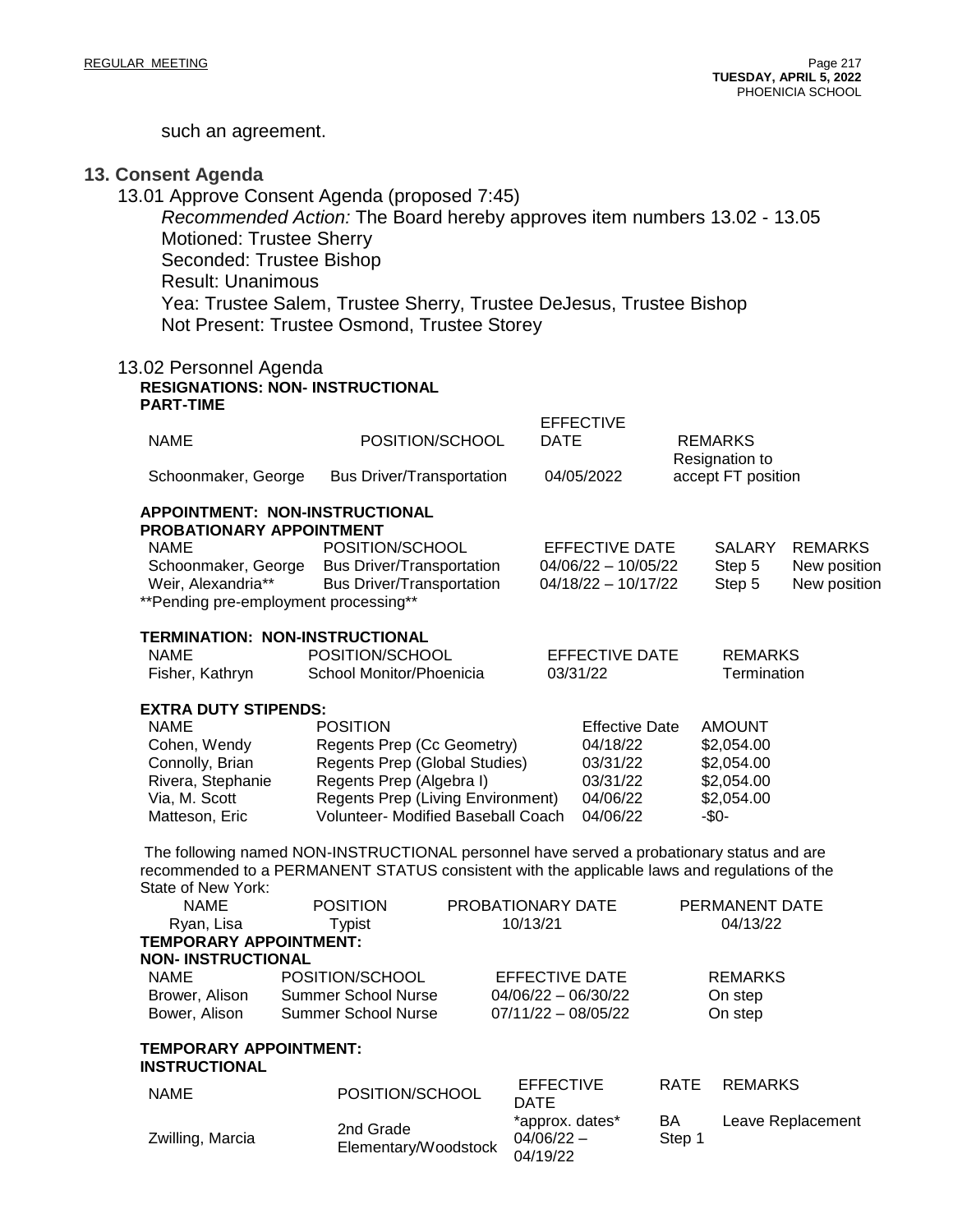REGULAR MEETING Page 218 **TUESDAY, APRIL 5, 2022** PHOENICIA SCHOOL

| Moorhus, Jolie               | Summer School<br>Teacher                          | $04/06/22 -$<br>06/30/22 | \$45/hr    | Summer Academy Planning        |
|------------------------------|---------------------------------------------------|--------------------------|------------|--------------------------------|
| Furman, Elizabeth            | Summer School<br>Teacher                          | $04/06/22 -$<br>06/30/22 | \$45/hr    | <b>Summer Academy Planning</b> |
| Mayone-Allison, Joan         | Summer School<br>Teacher                          | $04/06/22 -$<br>06/30/22 | \$45/hr    | <b>Summer Academy Planning</b> |
| Erlwein, Doreen              | Summer School<br>Teacher                          | $04/06/22 -$<br>06/30/22 | \$45/hr    | <b>Summer Academy Planning</b> |
| Millman, Michelle            | Summer School<br>Teacher                          | $04/06/22 -$<br>06/30/22 | \$45/hr    | <b>Summer Academy Planning</b> |
| Millman, Jacob               | Summer School<br>Teacher                          | $04/06/22 -$<br>06/30/22 | \$45/hr    | Summer Academy Planning        |
| Mitchell. Allison            | Summer School<br>Teacher                          | $04/06/22 -$<br>06/30/22 | \$45/hr    | <b>Summer Academy Planning</b> |
| Davis, Kimberly              | Summer School<br>Teacher                          | $04/06/22 -$<br>06/30/22 | \$45/hr    | Summer Academy Planning        |
| Fields. Dominique            | Summer School<br>Teacher                          | $04/06/22 -$<br>06/30/22 | \$45/hr    | <b>Summer Academy Planning</b> |
| Warren, Kristen              | Summer School<br>Teacher                          | $04/06/22 -$<br>06/30/22 | \$45/hr    | <b>Summer Academy Planning</b> |
| Amodeo, Bernadette           | <b>Summer School</b><br>Teacher                   | $04/06/22 -$<br>06/30/22 | \$45/hr    | <b>Summer Academy Planning</b> |
| Moorhus, Jolie*              | Summer School<br>Teacher                          | $07/11/22 -$<br>08/05/22 | \$45/hr    | Summer Academy                 |
| Furman, Elizabeth*           | Summer School<br>Teacher                          | $07/11/22 -$<br>08/05/22 | \$45/hr    | Summer Academy                 |
| Mayone-Allison, Joan*        | Summer School<br>Teacher                          | $07/11/22 -$<br>08/05/22 | \$45/hr    | Summer Academy                 |
| Erlwein, Doreen*             | Summer School<br>Teacher                          | $07/11/22 -$<br>08/05/22 | \$45/hr    | Summer Academy                 |
| Millman, Michelle*           | Summer School<br>Teacher                          | $07/11/22 -$<br>08/05/22 | \$45/hr    | Summer Academy                 |
| Millman, Jacob*              | Summer School<br>Teacher                          | $07/11/22 -$<br>08/05/22 | \$45/hr    | Summer Academy                 |
| Mitchell. Allison*           | Summer School<br>Teacher                          | $07/11/22 -$<br>08/05/22 | \$45/hr    | Summer Academy                 |
| Davis, Kimberly*             | Summer School<br>Teacher                          | $07/11/22 -$<br>08/05/22 | \$45/hr    | Summer Academy                 |
| Fields. Dominique*           | Summer School<br>Teacher                          | $07/11/22 -$<br>08/05/22 | \$45/hr    | Summer Academy                 |
| Warren, Kristen*             | <b>Summer School</b><br>Teacher                   | $07/11/22 -$<br>08/05/22 | \$45/hr    | Summer Academy                 |
| Amodeo, Bernadette*          | Summer School<br>Teacher                          | $07/11/22 -$<br>08/05/22 | \$45/hr    | Summer Academy                 |
| Beesmer, Carol               | <b>Summer School</b><br><b>Teaching Assistant</b> | $07/11/22 -$<br>08/05/22 | On<br>step | Summer Academy                 |
| Baldwin, Deborah             | Summer School<br><b>Teaching Assistant</b>        | $07/11/22 -$<br>08/05/22 | On<br>step | Summer Academy                 |
| Caprotti, Patricia           | Summer School<br><b>Teaching Assistant</b>        | $07/11/22 -$<br>08/05/22 | On<br>step | Summer Academy                 |
| Kwarteng, Chantal            | Summer School<br><b>Teaching Assistant</b>        | $07/11/22 -$<br>08/05/22 | On<br>step | Summer Academy                 |
| Briggs, Janet                | Summer School<br><b>Teaching Assistant</b>        | $07/11/22 -$<br>08/05/22 | On<br>step | Summer Academy                 |
| Blank, Adam                  | <b>Summer School</b><br><b>Teaching Assistant</b> | $07/11/22 -$<br>08/05/22 | On<br>step | Summer Academy                 |
| *pending student enrollment* |                                                   |                          |            |                                |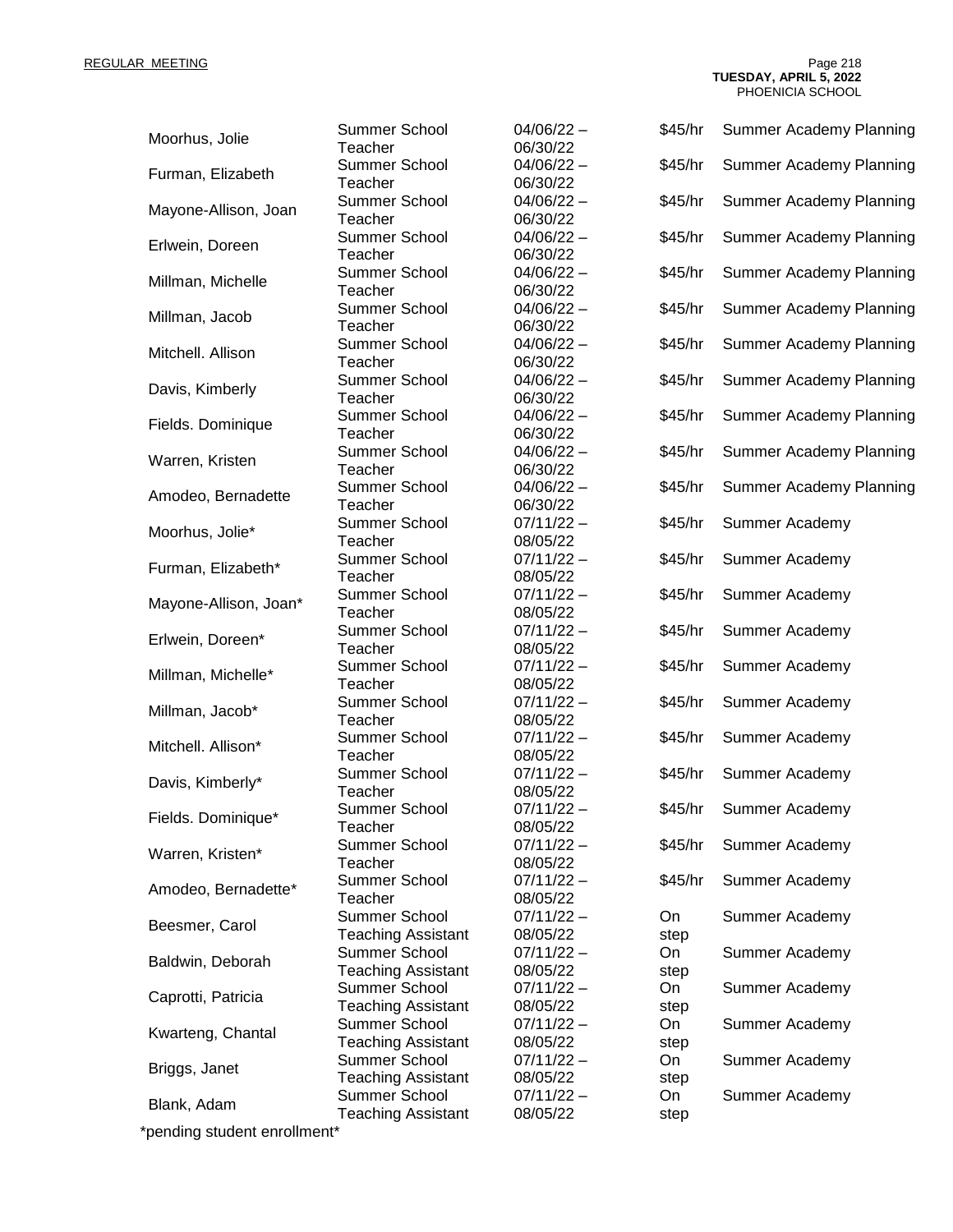13.03 Schedule U-The Committee on Special Education (CSE) and Committee on Pre-School Special Education (CPSE) Recommendations

*Recommended Action:* The Board hereby approves the Instruction - Schedule U-The Committee on Special Education (CSE) and Committee on Pre-School Special Education (CPSE) Recommendations, Schedule U, #4/22, Confidential, as reviewed by Trustee Storey

## 13.04 Warrant Schedule 9

*Recommended Action:* The Board of Education has reviewed and hereby accepts Warrant Schedule 9

## 13.05 Procurement and Claims Auditing

*Recommended Action:* The Board of Education of the Onteora Central School District acknowledges receipt of the draft of the audit entitled "Procurement and Claims Auditing." The Board has directed the Central Administration of the District with the task of preparing an action plan in response to the findings.

## **14. Committee Reports**

14.01 Audit Committee: Trustee Bishop to report

- Reporting on 2 committee meetings
- Discussed BOCES Capital Project
- Internal Audit was discussed, decided on more information on internet safety
	- $\circ$  We were among other districts that were victims of check fraud  $$ decided to move forward with self-directed audit –asked Director of Technology, John Reimer for a report
- Contacted Reis Group to discuss their involvement with district in case of fraud
- John Reimer reported on Internet Safety in the District
	- <sup>o</sup> Services are purchased through BOCES protects the district and sensitive student data
	- <sup>o</sup> Will report to board next meeting
- BOCES representative Bob Curran reported that all districts approved Capital project
- External audit at May meeting
- Will do formal internal audit next year will discuss in May
- In Town of Olive the Stuckey Building across from MS/HS campus will be torn down , also Nuvance Health is closing and may be town down
- Discussed 28A construction

14.02 Facilities Committee: Trustee Storey to Report Will report at the next meeting

Communications Committee has template for Communication Survey

## **15. Old Business**

15.01 The Board will discuss Old Business

# **16. New Business**

16.01 The Board will discuss New Business

Request from parent look at possibility of putting awning over loading dock so people don't have to stand in the rain while waiting to be admitted to HS